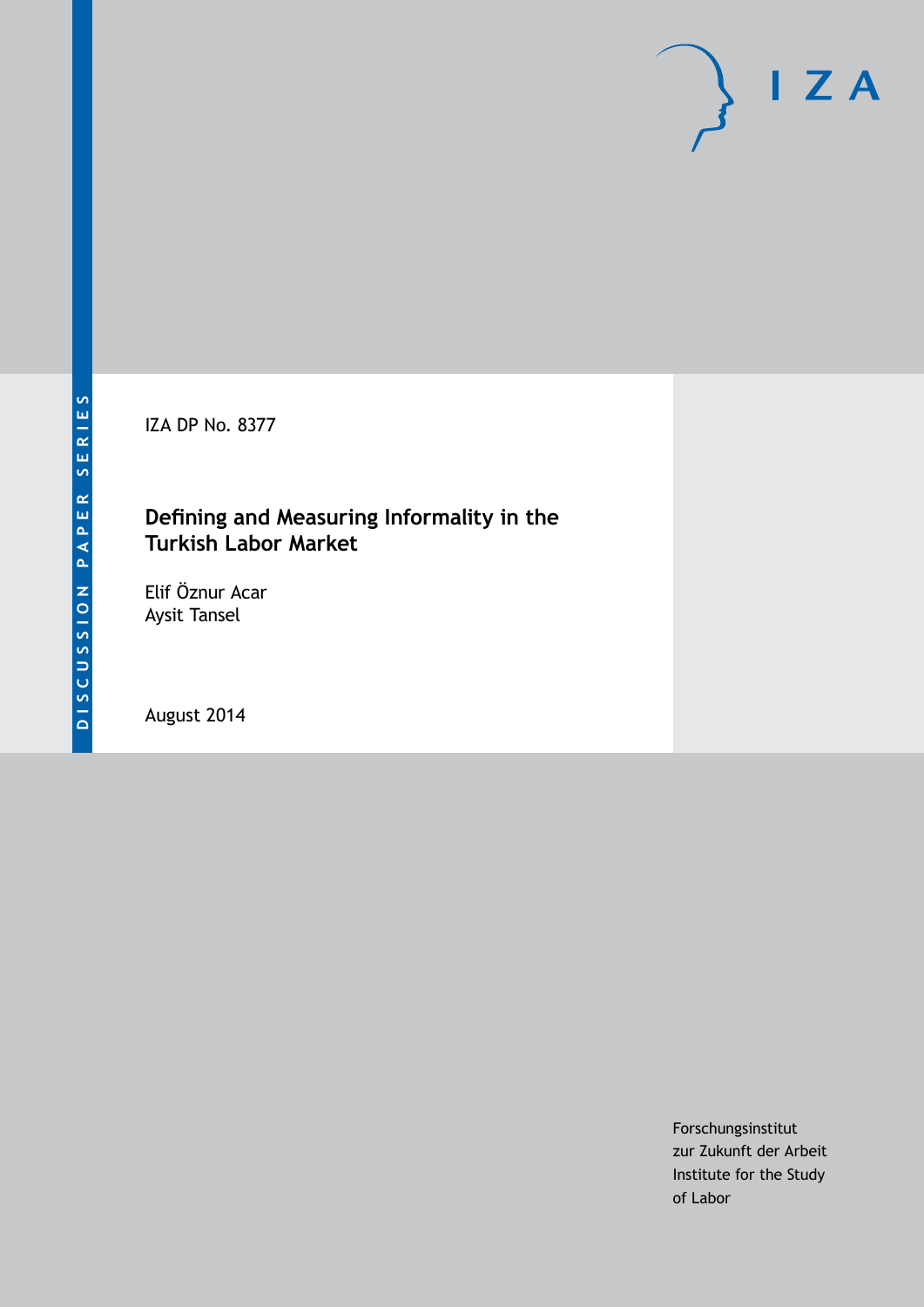# **Defining and Measuring Informality in the Turkish Labor Market**

### **Elif Öznur Acar**

*Cankaya University*

### **Aysit Tansel**

*Middle East Technical University, IZA and ERF*

### Discussion Paper No. 8377 August 2014

IZA

P.O. Box 7240 53072 Bonn Germany

Phone: +49-228-3894-0 Fax: +49-228-3894-180 E-mail: [iza@iza.org](mailto:iza@iza.org)

Any opinions expressed here are those of the author(s) and not those of IZA. Research published in this series may include views on policy, but the institute itself takes no institutional policy positions. The IZA research network is committed to the IZA Guiding Principles of Research Integrity.

The Institute for the Study of Labor (IZA) in Bonn is a local and virtual international research center and a place of communication between science, politics and business. IZA is an independent nonprofit organization supported by Deutsche Post Foundation. The center is associated with the University of Bonn and offers a stimulating research environment through its international network, workshops and conferences, data service, project support, research visits and doctoral program. IZA engages in (i) original and internationally competitive research in all fields of labor economics, (ii) development of policy concepts, and (iii) dissemination of research results and concepts to the interested public.

<span id="page-1-0"></span>IZA Discussion Papers often represent preliminary work and are circulated to encourage discussion. Citation of such a paper should account for its provisional character. A revised version may be available directly from the author.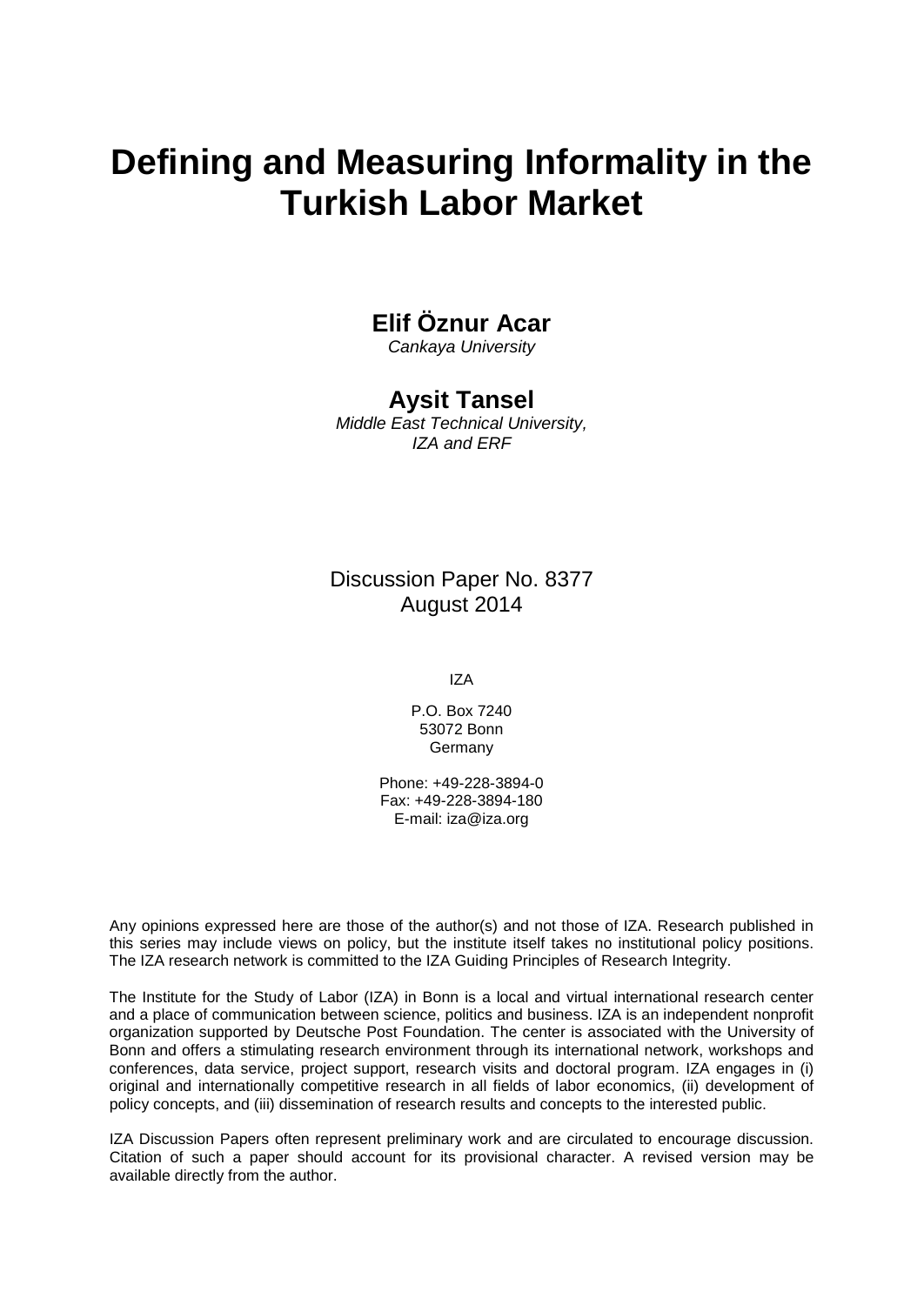IZA Discussion Paper No. 8377 August 2014

### **ABSTRACT**

### **Defining and Measuring Informality in the Turkish Labor Market[\\*](#page-1-0)**

This paper investigates how informality can be defined and measured in the Turkish labor market. Two alternative definitions of informality are used to explore their relevance and implications for the Turkish labor market using descriptive statistics. They are the enterprise definition and the social security definition. Further, contributions of individual and job characteristics to the likelihood of informality are investigated using multivariate probit analysis under the two definitions. The social security registration criterion is found to be a better measure of informality in the Turkish labor market given its ability to capture the key relationships between several individual and employment characteristics and the likelihood of informality. The study suggests that preference should be given to social security definition of labor informality for a more accurate depiction of the Turkish labor market. The suitability of the two alternative definitions of informality in the Turkish labor market and its implications have not been investigated before.

JEL Classification: J20, J21, J24, O17

Keywords: informality, definition, measurement and likelihood, Turkey

Corresponding author:

Aysit Tansel Department of Economics Middle East Technical University 06800 Ankara **Turkey** E-mail: [atansel@metu.edu.tr](mailto:atansel@metu.edu.tr)

This paper is based on Elif Oznur Kan's PhD thesis (see Kan, 2012) prepared under the supervision of Aysit Tansel at the Department of Economics, METU. We would like to thank Hakan Ercan, Tolga Omay and Ozan Acar for helpful comments on the thesis, and to Murat Karakas, responsible of Labor Force and Living Conditions Group at the Turkish Statistical Institute for his help in implementing this study. An earlier version of this paper was presented at the workshop on "Shadow Economies: Definition, Measurement and Implications" at the Boğaziçi University, Istanbul on 12 October 2012 and at the Workshop on Economic Statistics at the Turkish Statistical Institute, September 9-10, 2013 in Ankara, Turkey. We would like to thank the participants of these workshops for their comments. Any errors are our own.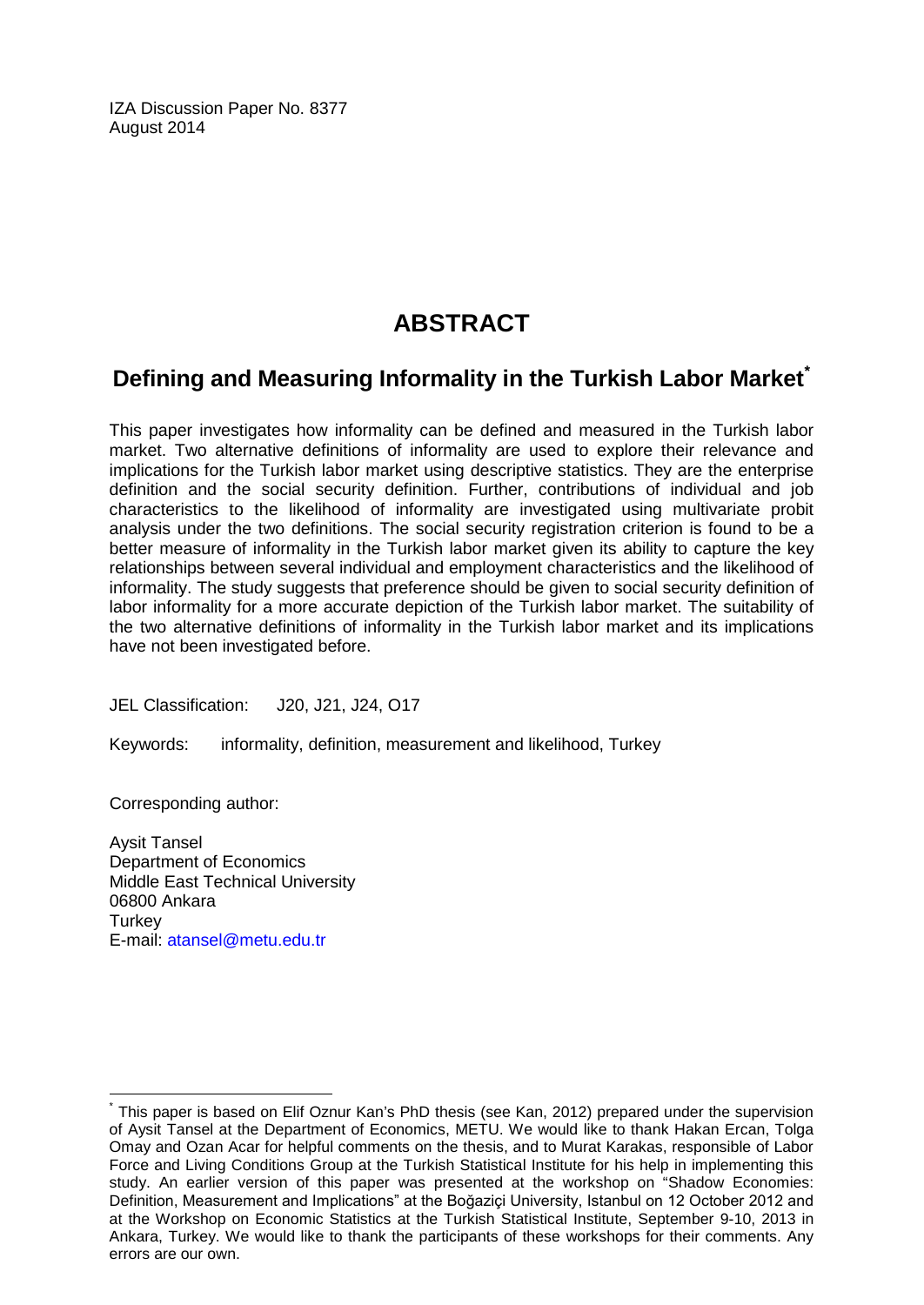#### **1. INTRODUCTION**

Informal employment has always been at the center of theory and policy debate in terms of its importance, determinants and policy implications. Considering high levels of prevalence and persistence of informality in developing countries it is expected to influence labor markets in many ways and for many years to come in these countries. Therefore it requires special attention and proactive approach. In order to effectively address its nature and dynamics, however, one first needs a profound understanding of the informality concept and its dimensions. Data limitations and its intrinsic heterogeneity have rendered measuring informal employment a challenge. There have been numerous attempts in the literature to identify informality. The resulting vast array of methodologies should not be seen as an obstacle but as a tool to comprehend its many different facets. Along these lines, this study proposes a definitive framework that can be used as an initial step to detailed analysis of informal employment in the Turkish labor market.

Given its economic and demographic dynamics, Turkey indeed provides rich evidence for a multifaceted informal labor market. The issue is elaborated by several authors (Tansel, 1997, 1999, 2001; Bulutay, 2000; Bulutay and Taştı, 2004; Özdemir et al., 2004; SPO, 2009; Kenar, 2009; Reis et al., 2009; Aydın et al., 2010; OECD, 2010; World Bank, 2010; Ercan, 2011). However, existing evidence on how to define informality is scanty. Data limitations and conceptual obscurity have impeded generalizable and comparable analyses. This study elucidates the informality in the Turkish labor market in terms of its definition, measurement and salient features.

A better understanding of the definition and measurement of labor informality is of utmost importance in such a developing country context for several reasons. First, as Perry et al. (2007) argue: "The term informality means different things to different people, but almost always bad things: unprotected workers, excessive regulation, low productivity, unfair competition, evasion of the rule of law...". Second, particular vulnerable groups such as young, women and migrants are often disproportionately over represented in informal employment. Therefore, diagnosing the extent of informal employment is crucial for identifying the risks and sources of socioeconomic inequality.Third, informality is a multifaceted phenomenon which in practice refers to several types of workers and activities, ranging from informal employees of informal or formal enterprises to unpaid family workers, and from marginal own-account workers to prosperous employers. The famous *informal sector elephant* metaphor proposed by Hernando de Soto is based on this aspect. Thus, as Jütting et al. (2008) state, defining and comparing informal employment in multiple ways enable comprehending different dimensions of the phenomenon.

The empirical analysis consists of developing two alternative definitions of labor informality, gauging the extent of their association, and exploring the relevance and implications of each for the Turkish labor market using a number of individual and employment characteristics. The first, is an enterprisebased definition which describes informality with *employment in the informal sector*, where informal sector refers to small firms and self-employment. The second definition is based exclusively on social protection coverage independent of the nature of the sector one is employed. Then, informality based on these two definitions are comparatively analyzed in multiple dimensions including gender, age, education, household size, geographical region, economic sector, establishment size and employment status. The first part of the analysis is descriptive in nature and attempts to decompose the structure of labor informality in Turkey. We next estimate multivariate probit regressions of the probability of being informal on a set of individual and job attributes that are well established in the literature as potential determinants of informality.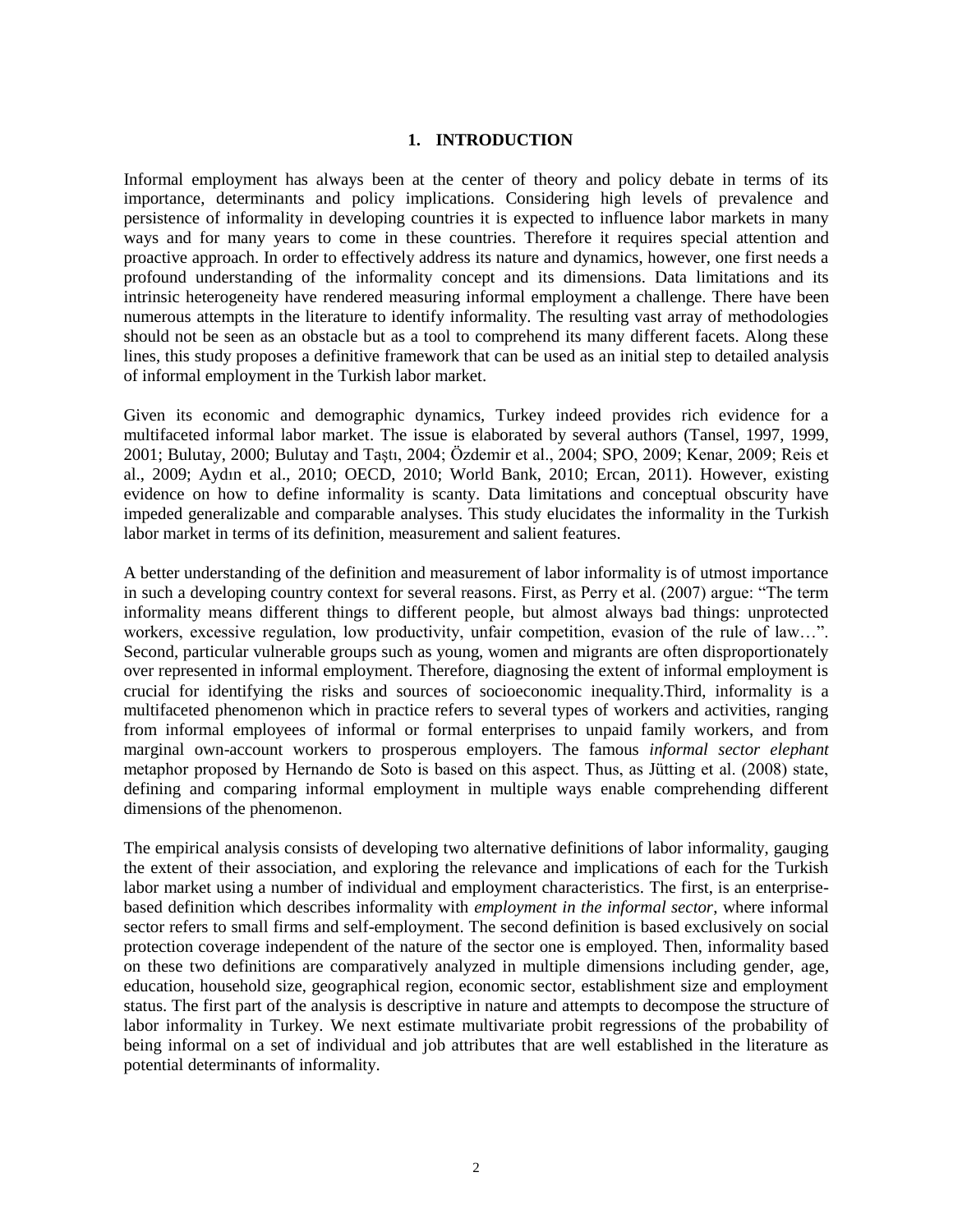To the best of our knowledge, this analysis is the first to compare alternative definitions and measures of informal employment in Turkey using 2006-2009 Survey of Income and Living Conditions (SILC). The analysis provides a synthesis of empirical and theoretical literature in the context of Turkey. Moreover, thanks to the novel nature of SILC data set, time span of this study allows exploring the existence and extent of any effect of global economic crisis in the Turkish labor market along the formal/informal divide. Thus, the ultimate objective is to improve an understanding of informality concept and stimulate vigorous analyses of the labor markets and related policy.

This paper is organized as follows. The next section reviews the literature on the definition and measurement of informal employment. Section 3 presents a comprehensive descriptive analysis of different definitions of informality. In Section 4 results of the multivariate analysis are discussed. Section 5 concludes.

#### **2. LITERATURE SURVEY**

The initial formal versus informal divide of economic activities and employment can be traced back to the dual economy theory, introduced by Lewis (1954), Kuznets (1955) and Harris and Todaro (1970). They explained economic development by the emergence and growth of the *modern* manufacturing sector through absorbing labor from the *traditional* agriculture sector (Bromley, 1978). Hart (1973) extended the dualist terminology by decomposing the economy into *formal* and *informal* sectors analogous to modern and traditional sectors, respectively. In this way, he first coined the term informal sector to describe self-employment and small enterprises activities of *the reserve army of urban unemployed and underemployed* to generate income.

The first internationally agreed definition was adopted in the 15<sup>th</sup> International Conference of Labor Statisticians (ICLS) in 1993. Informal employment was defined as comprising of "all jobs in informal sector enterprises, or all persons who, during a given reference period, were employed in at least one informal sector enterprise" (Hussmanns, 2005). Under this definition, informality is identified based on the characteristics of the production units in which the activities took place, rather than in terms of the characteristics of the worker or the job. Hence, it is named *enterprise definition* of informality. This approach is the longest established in the existing theoretical and empirical literature. The unit of observation is enterprises and main measurement criterion is the number of workers in an enterprise.

The enterprise definition was later criticized for that it might fail to capture those marginal micro-scale informal activities which are often unreported by individuals, and that it cannot fully capture the increasing variety of informal employment forms (Hussmanns, 2004). Therefore, a broader informality specification relating to a job-based concept of *informal employment* was adopted in  $17<sup>th</sup>$ ICLS in 2003 (Hussmanns, 2004). In a nutshell, Chen (2007) recapitulates the new labor informality concept as comprising self-employed in informal enterprises and wage employment in informal jobs. Informal jobs refer to jobs that are not subject to national labor legislation, income taxation, social protection or entitlement to certain employment benefits. The new approach, combining both enterprise and job-type characteristics, is named the *productive definition* of informality.

More recently, a third strand emerged. The idea was to expand the definition of informal employment to encompass the increasing variety of informal activities and workers by transiting from an enterprise-based approach to a worker/employment-based approach. The idea was that informality should be defined in terms of legal status of employment, rather than firm or job characteristics (Henley et al., 2009). In official ILO terms, an employment relationship is considered to be informal if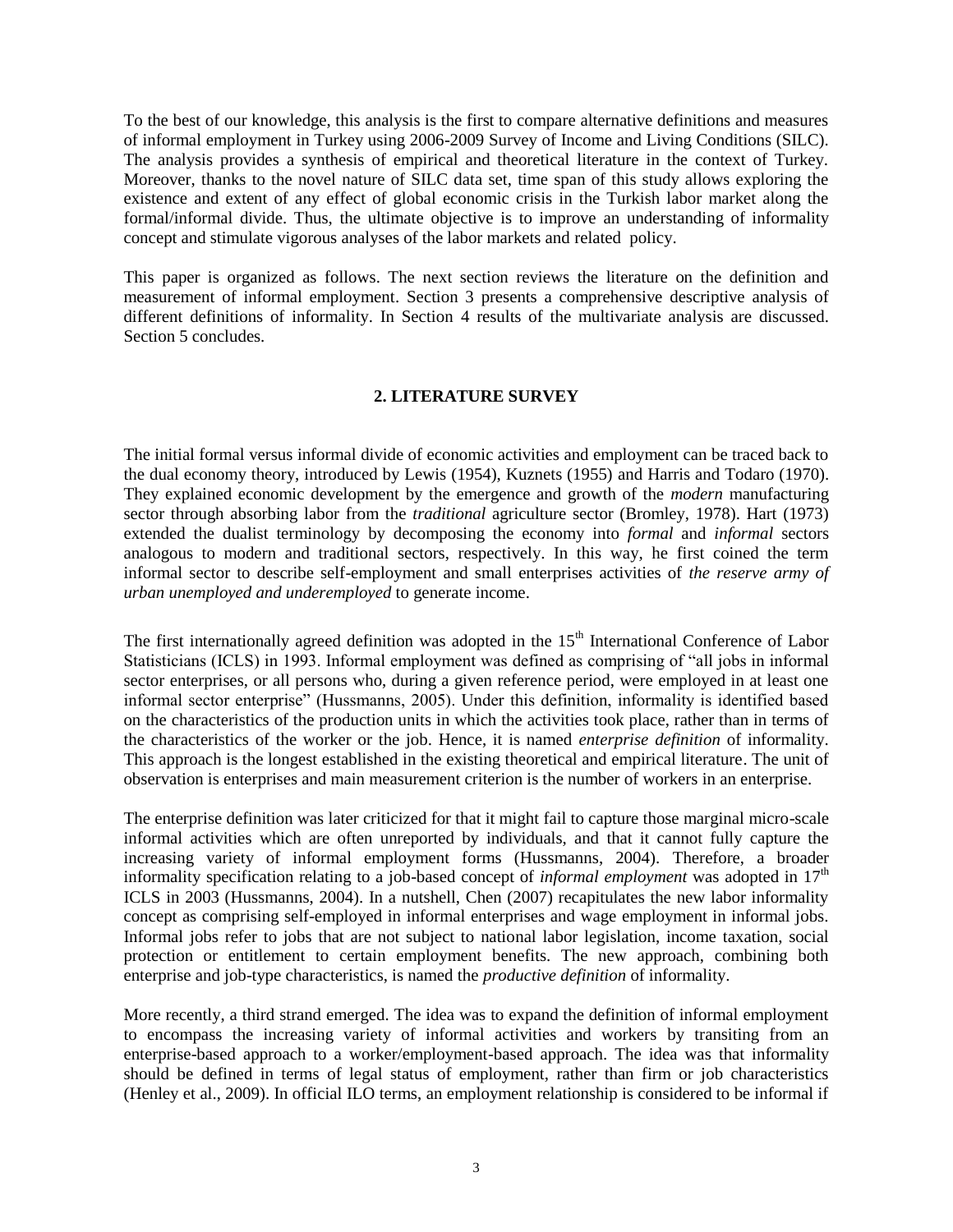it is not subject to labor legislation, social protection, taxes or employment benefits (Hussmanns, 2005). In practice, the definition translated into several measurement criteria such as having a signed contract, belonging to a union, being entitled to benefits such as health insurance or pension, working at the public sector, or paying taxes (Saavedra and Chong, 1999). It is referred to as *legalistic, contract-based* or *social protection* definition of informality.

In Turkey, the informal sector concept was officially articulated for the first time by the Turkish Statistical Institute (TurkStat) in 1988 Household Labor Force Survey (HLFS). Size, legal and residency status of the firm were used to describe the concept (Toksöz and Özşuca, 2003). Later, TurkStat identified the informal employment in HLFS as employment without social security in the main job during the reference week (TurkStat, 2011). Using this definition informal employment was 38.4 percent as of January 2012 (TurkStat, 2012). Informality was 82.8 percent in agricultural employment and 25.8 percent for non-agricultural employment in the same year. Evidently, these figures beg a more nuanced discussion on the nature and underlying dynamics of informal employment.

Given the importance of understanding the nature of labor informality, this study endeavors to provide an extensive snapshot of its incidence in the Turkish labor market. We examine the relevance and implications of two different definitions of informality. We use the cross-sectional data of SILC for 2006, 2007, 2008 and 2009. The original cross-sectional samples consist of 30,186 individuals for 2006; 30,263 individuals for 2007; 31,121 individuals for 2008 and 32,539 individuals for 2009. We consider only those individuals who are 15-64 years of age, currently employed, and for whom information on employment status and social security registration status are available. This selection leaves 13,016, 13,458 13,956 and 14,375 individuals for 2006, 2007, 2008 and 2009 respectively.<sup>1</sup>

In the following analysis, we identify two different definitions of labor informality. They are are adopted to be consistent with the international guidelines provided by ILO, comparable with other countries' studies. Following are the two definitions considered.

*Enterprise Definition*: The sum of employers and employees in small firms which in the SILC data set corresponds to firms with 10 or less workers, and self-employment in the forms of either own-account workers (excluding administrative, professional and technical workers) or unpaid family workers. This definition describes informality with *employment in the informal sector.* Informality is identified based on the characteristics of the enterprise rather than the worker. Informality measure is constructed using the employment category and firm size questions in the SILC questionnaire.

*Social Security Definition*: Those workers who are not registered at the social security institute regardless of whether they work in the formal or informal sector are considered as informal workers. This definition represents the *legalistic* or *social security* approach. In the SILC survey, this corresponds to the question whether the respondent is registered to the social security or not for his main job. $<sup>2</sup>$ </sup>

The empirical analysis consists of two parts. First, we analyze and compare these two definitions using a number of individual and employment characteristics. The analysis is descriptive in nature, with an aim decompose the structure of labor informality in Turkey. Moreover, a four year time span is

 $\overline{a}$ 

<sup>1</sup> For analyses on non-agricultural employment, the sample further reduces to 8,412 individuals for 2006; 8,774 individuals for 2007; 9,575 individuals for 2008; and 9,771 individuals for 2009.

 $2<sup>2</sup>$  A third definition of informality is also considered which includes workers not covered by the social security in the informal sector and the workers not covered by the social security in the formal sector. The analysis using this definition can be found in Kan (2012).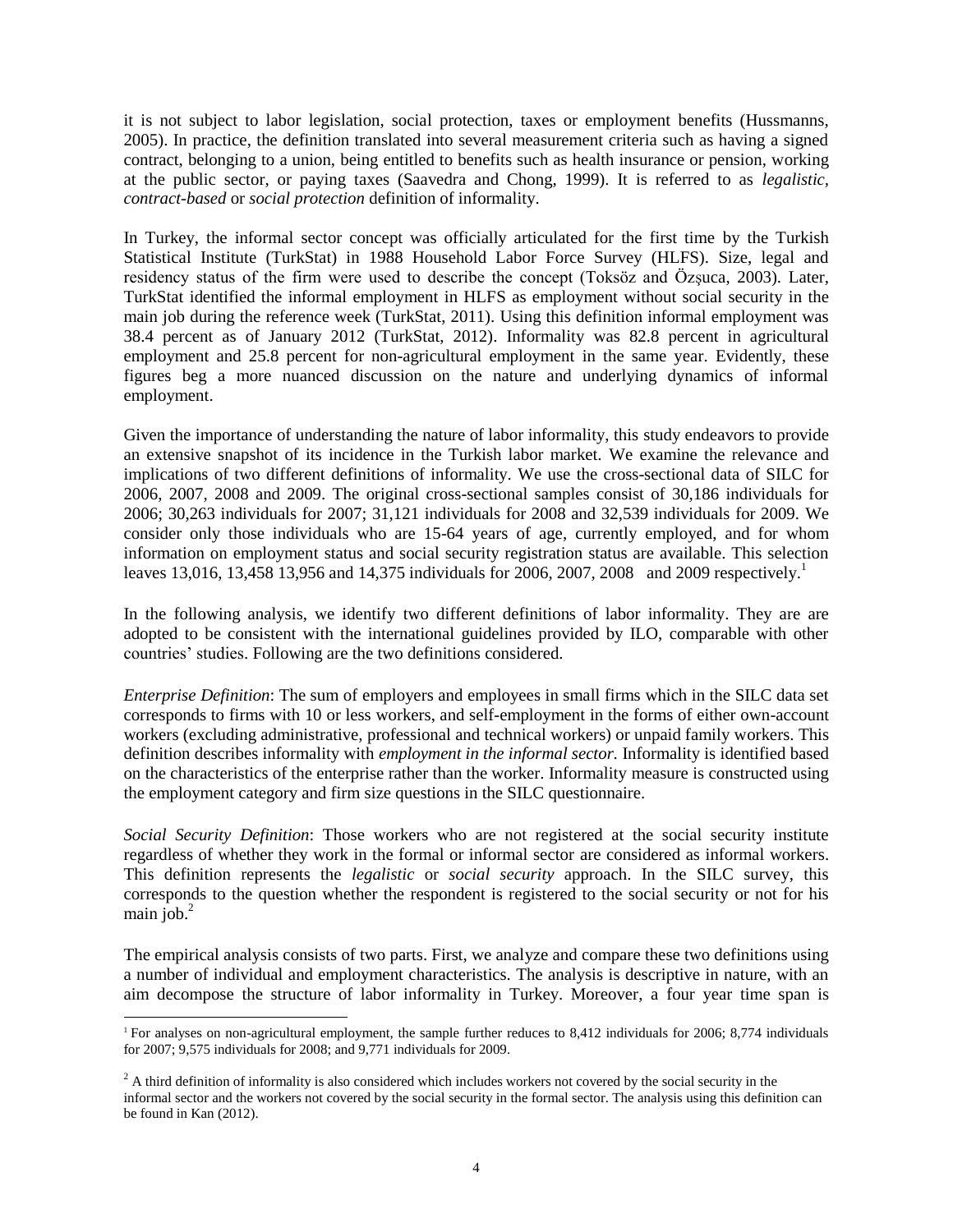adopted to trace the transformation dynamics over time, and detect any likely effect of the recent global economic crisis in the late 2008 and 2009 on the structure of Turkish labor market. Second, we perform a multivariate probit analysis to examine the predictive power of various factors on informality.

#### **3. DESCRIPTIVE ANALYSIS OF LABOR INFORMALITY**

In this section, we present a preliminary characterization of the Turkish labor market over the fouryear period 2006-2009, with a particular focus on informal employment based on the two definitions of informality described in the previous section. We first assess the extent to which informality prevails and varies across the two definitions and time periods, and then in the next section examine its nature using individual socio-demographic, household and employment attributes.

Table 1 reports the sample proportions of workers classified as informal under the two definitions over the four years. We conduct the analysis for total and non-agricultural employments separately in order to detach the likely effects of highly informal agriculture sector on the dynamics of labor informality. We observe that share of informal employment in total employment is higher under the enterprise definition than under the social security definition. Specifically, informality rate is 57 percent under the enterprise definition and 46 percent under the social security definition in 2009. The similar figures for the non-agricultural sector are 10-15 percentage points lower namely, 44 and 32 percent respectively. This confirms that the agriculture is a highly informal sector by its nature, hence exacerbates the overall informality figures. We also observe that the informality rates based on the enterprise definition remain stable over 2006-2009 period, whereas informality rates based on the social security definition exhibit a discernible decreasing trend over this period.

#### <Insert Table 1 here>

When sample is divided by gender, similar results apply except for the fact that female workers demonstrate a remarkably higher level of informality regardless of the definition used in the total sample but not in the non-agricultural sample. For males there is a decline in the informality rate over the period which reverses itself in 2009. This may be due to the impact of the 2008-2009 global economic crisis on the Turkish labor market.<sup>3</sup> It is also interesting that the enterprise and social security definitions overlap to a remarkable extent when female workers are considered.

A breakdown of informality by age is given in Table 2. We first note the U-shaped relationship between informality and age. That is, the share of those who are informally employed is higher for the young and the elderly compared to the middle-aged workers. For the 15-24 age-group, informality is lowest under the enterprise definition possibly due to the inexperience of this age group. Informality rate increases for this age group in 2009 unlike the other age groups. Thus young are affected more by the global crisis compared to the middle-aged workers. Confirming the mainstream literature social security coverage reaches its highest level for the middle aged workers. Informality rate increases dramatically for the 45-54 and 55-64 age-groups under both definitions. This finding could be the result of generous pension schemes causing an epidemic of early retirement, after which elder individuals often move into informal types of employment.<sup>4</sup> Almost identical patterns are observed in

 <sup>3</sup> For a comprehensive analysis of the impact of global crisis on Turkish employment, see Ercan (2010).

<sup>4</sup> Until 1992, Turkish pension system stipulated a minimum retirement age threshold of 60 for males and 55 for females, and a minimum premium payment equivalent to 5000 days of work. Law No.3774, which was passed in February 1992, pledged a minimum period of social security system attachment for 25 years for males and 20 for females (World Bank, 2006). In 1999, the minimum age thresholds were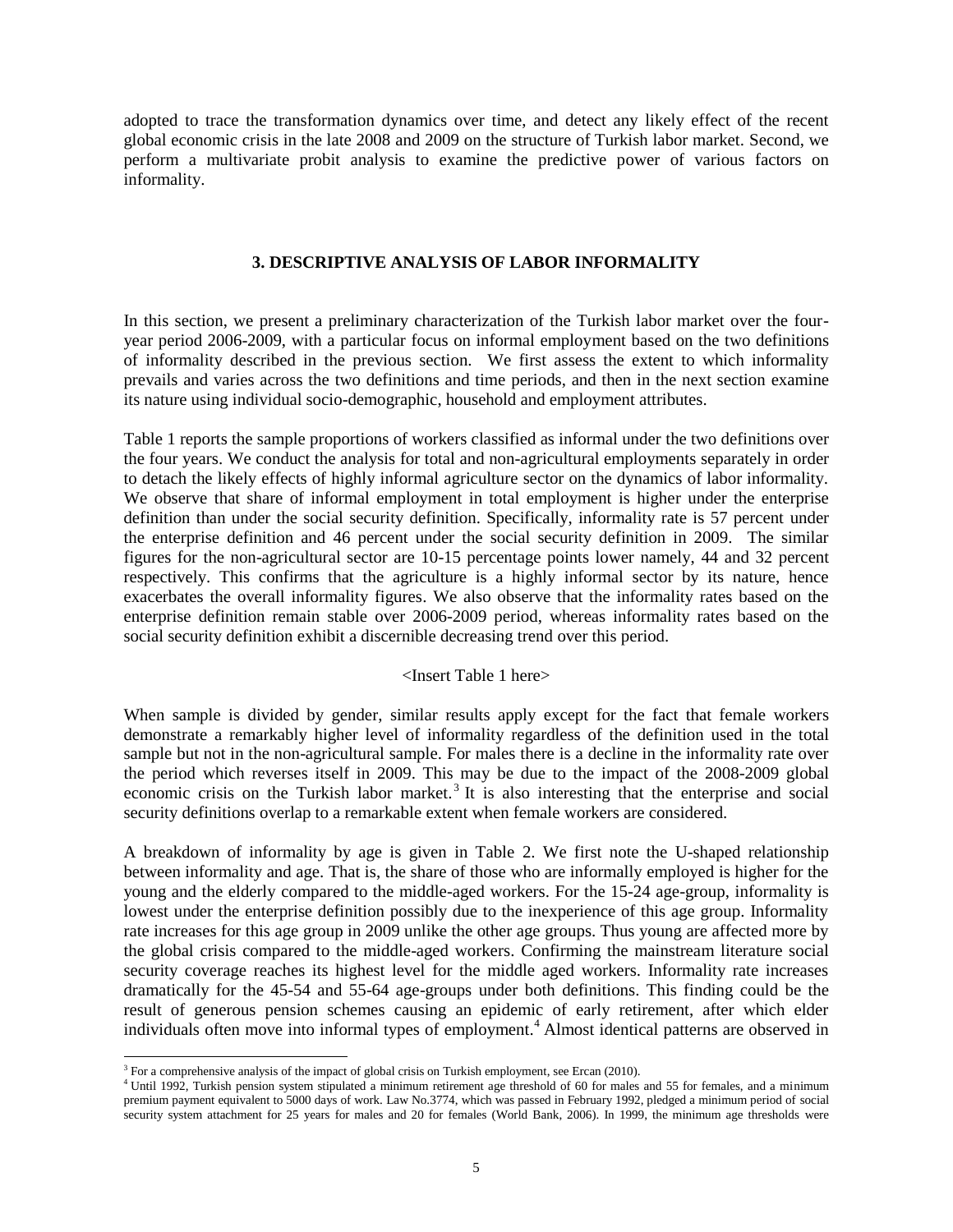the non-agricultural sample albeit with lower levels of informality for all age groups.

#### < Insert Table 2 here>

Table 5 shows that informality is strongly associated with education level according to the both definitions. Informality rate is over 90 percent for the illiterates according to the both definitions but falls progressively as educational attainment increases. This evidence is consistent with the basic premise that informality as mostly a low-skill phenomenon.

#### < Insert Table 3 here>

When we examine the non-agricultural sample the informality falls for the illiterates by about 30 percentage points in the enterprise definition. This reflects the weightiness of the unpaid family workers among the illiterates in agriculture sector. Unpaid family workers seem to suffer significantly from informality. We note that the informality is lower among the vocational high school graduates. Also noteworthy is the finding that informality rate over time remains about the same when workers with high school or above education are considered. However, the informality rate among primary and secondary school graduates increase by around 4 percent in 2009. This implies that global economic crisis affected mostly the primary and secondary school graduates.

Table 6 details the informality rate by employment status. Regular employees are by far the least informal under both definitions compared to all other groups. It is interesting to note that the proportion of regular employees without social security registration has declined to 17 percent in 2009. The two definitions substantially overlap for the regular employees especially for the nonagricultural sample implying that regular employees are only rarely or never employed in agriculture. The most salient characteristic of the casual employees is that they are employed without social security. This rate is higher than the rate under enterprise definition. This group is severely affected by the global crisis since informality for them increases significantly during the global crisis year of 2009. Results do not change much for the non-agricultural sample.

#### < Insert Table 6 here>

Turning to employers, one first notes that they are almost exclusively informal at around 90 percent under the enterprise definition but only between 25 to 38 percent of the employers do not have social security coverage. Under the enterprise definition employers are classified as informal if working in a firm with 10 or less workers. This suggests that most employers are associated with small-scale operations in the Turkish economy although their self-registration at the social security institute is quite high and increasing over time.<sup>5</sup> The conclusions for the non-agricultural sample are almost identical to that of entire sample, suggesting that employers operate mostly in the non-agricultural

1

reinstated at 60 for male and 58 for female, and minimum premium payment requirement was increased to 7000 days of work. With the latest reforms which came into force in October 2008, benefit entitlements and incentives for early retirement were reduced to a large extent. In particular, retirement age is increased from 60 and 58 for men and women, respectively, to 65 for both, and the number of minimum contribution days are increased from 7000 to 7200 (OECD, 2009). However, these stipulations will be phased in gradually and become effective for age cohorts born after 1980.

 $<sup>5</sup>$  The government of Turkey has been pursuing a combat against informality since the opening of accession negotiations with European</sup> Union in October 2005. In particular, a comprehensive action plan "The Struggle Against Informal Employment" (KADIM) has been launched under the aegis of Ministry of Labor and Social Security. The project was initially focused on informal employment of illegal foreign employees (Ben Salem et al., 2011). More recently, the Government has incorporated fight against informality strategy as a separate section into its Annual Programs. A broader program, namely "Struggle Against the Informal Economy Action Plan", was out into action under the leadership of Revenue Administration among various other institutions in 2009. The comprehensive and resolute plan identifies three main targets (i) promoting formal activities; (ii) strengthening audit capacity and increasing the deterrence of sanctions; (iii) establishing and strengthening institutional and societal consensus (World Bank, 2010).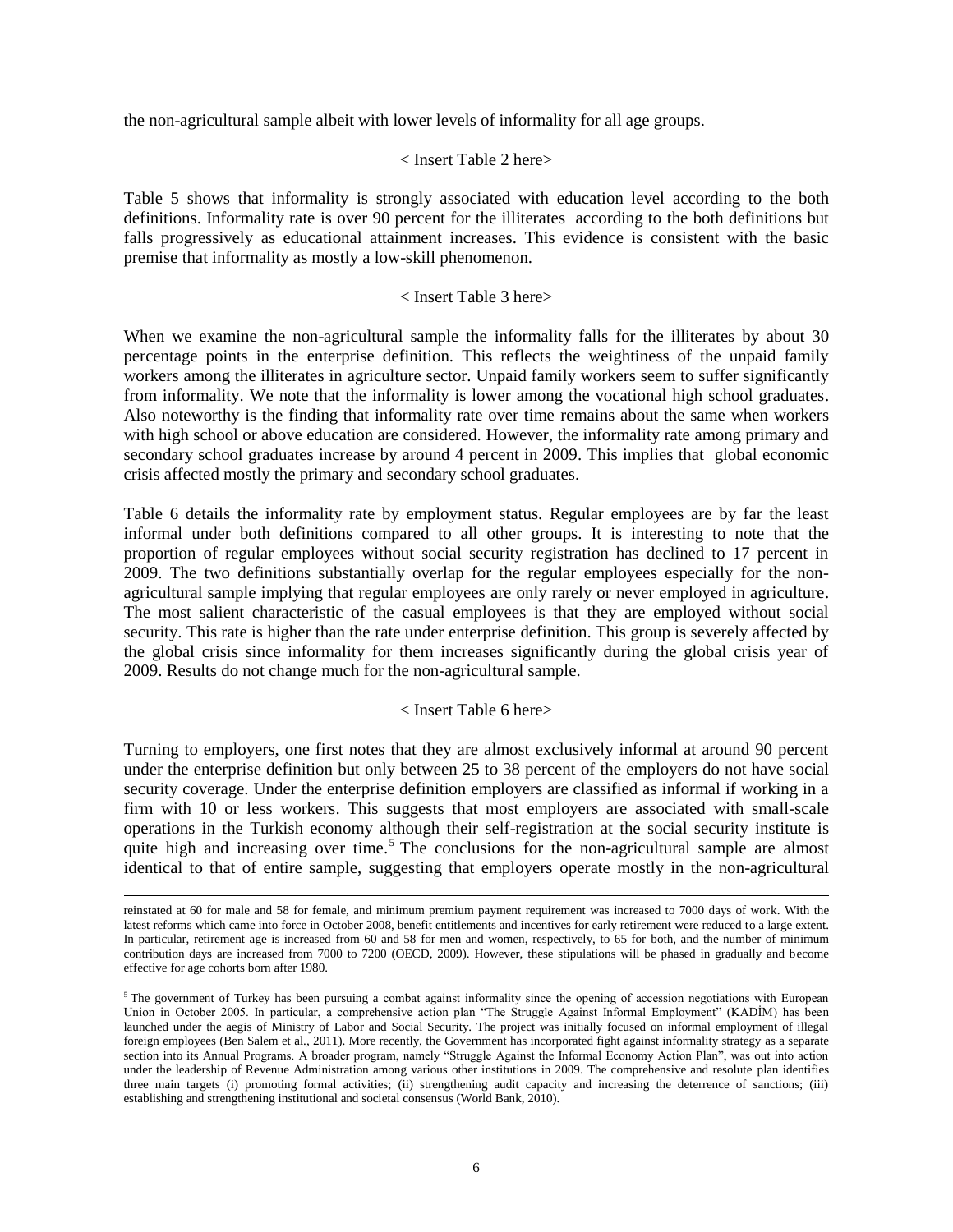sector. As for the self-employed, informality is lower under the social security definition than under the enterprise definition, and furthermore informality is lower in the non-agricultural sample. Regarding the unpaid family workers, we note that they are almost exclusively employed as informal and in agriculture sector. In addition, the two definitions substantially overlap indicating that regardless of the definition is used, unpaid family work is an informal phenomenon.

Table 5 depicts informality by sector of economic activity. Agricultural employment turns out to be entirely informal under both definitions with only about 10 percent of the workers being formal. On the other hand, the share of informal work is considerably low in mining, utilities, finances, public administration, education and health sectors and the informality rates under the two definitions are similar. Further, most of these sectors like education and health are operated by the state although SILC does not have information on whether the firms are public or private and some are large-scale enterprises like mining. Manufacturing and business services sectors display lower informality than the average level. Moreover, in these sectors social security registration increases by 10 percentage points from 2006 to 2009, implying that they are not affected by the global crisis. Construction has the second highest informality rate after agriculture. In this sector, social security based informal employment rate decreases over time but the enterprise based definition is higher and does not change over time.

< Insert Table 5 here>

Regarding the relationship between economic crisis and informal employment, common assumption postulates that informal employment does expand during an economic crisis as workers who lose jobs in the formal sector are often displaced in informal sector. However, Ercan (2010) shows that this was not the case in the recent global crisis in Turkey since job losses were larger in the informal sector during this period. The figures in Table 5 based on social security coverage confirms this argument since informality rate increased in sectors like mining and transportation in 2009.

### **4. MULTIVARIATE ANALYSIS OF LABOR INFORMALITY**

The marginal effects of the probit estimation results for the enterprise definition are reported in Table 6. They show the impact of explanatory variables on the probability of being informal. Being female is not statistically significant implying that the enterprise definition is unable to capture the wellestablished association between gender and informality. The slightly significant coefficient for 2009 indicates that women are more likely than men to be informal. This may be an implication of the economic crisis in 2009. Ercan (2010) reports an increase in the women's informal self-employment during the crisis which may be due to the "added worker effect" when women step into the labor market to substitute for their husbands who lost jobs.

#### < Insert Table 6 here>

Regarding age, the workers aged 25-44 and 45-64 are both significantly less likely to be informal under the enterprise definition compared to the reference category of aged 15-24 confirming the wellknown stylized fact that young and less experienced workers are more prone to working informally as they lack experience often suffer from barriers to entry into formal employment. In 2009, the sign of the middle age dummy becomes significantly positive, whereas older age dummy ceases to be statistically significant. This finding can be interpreted as middle age workers being affected disproportionately higher than the young during the crisis. This may be due to higher job losses in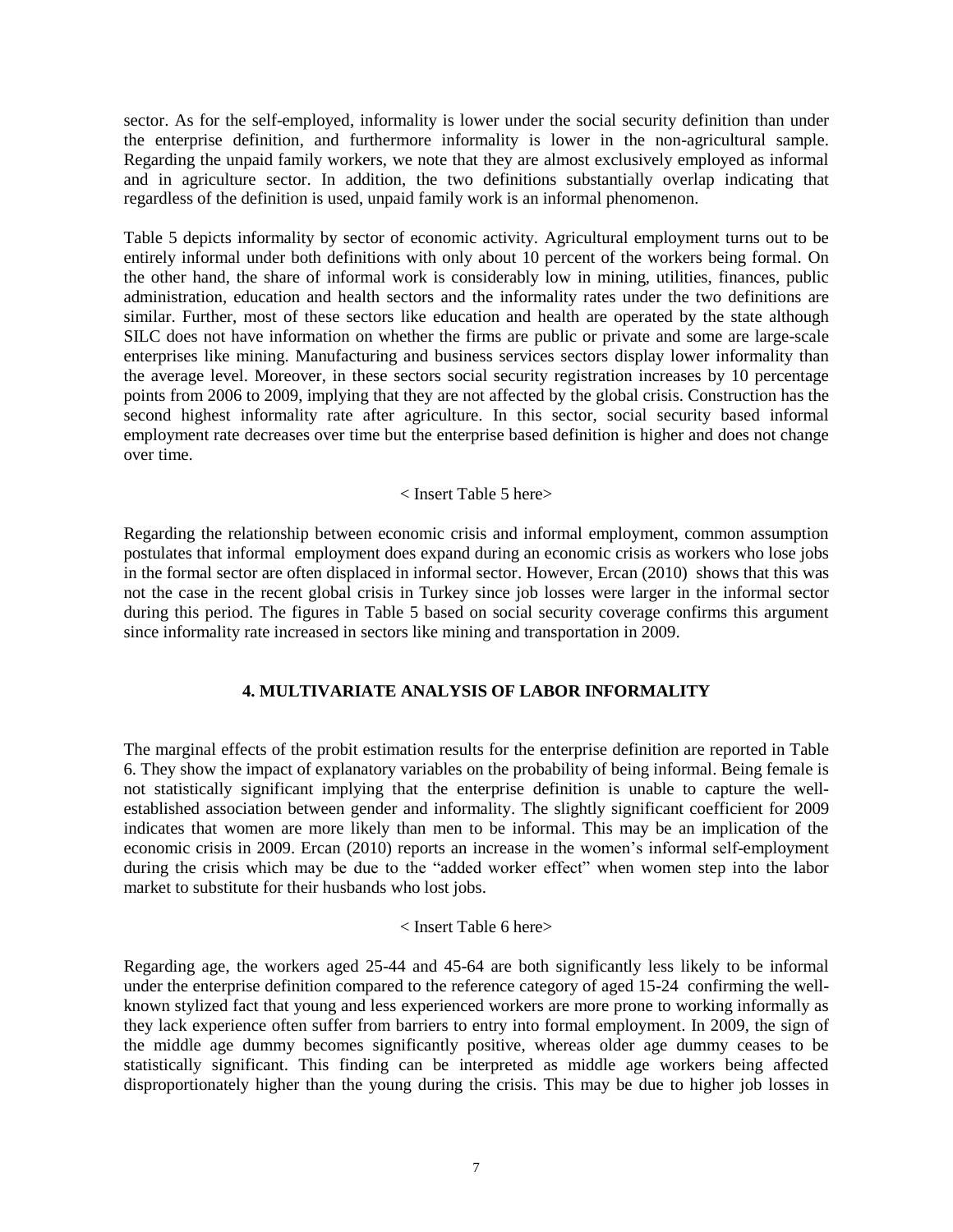formal sector for middle age workers who may find re-employment in informal sector in case of a layoff, whereas young workers may either become unemployed or move out of labor force.

Turning to education, we find that the coefficient estimates contradict the basic premises of the established theory on the association between schooling and being informal. More specifically, workers with any higher level of educational attainment have significantly higher probability of being informal compared to the reference category of primary school graduates. This evidence pinpoints to another drawback of enterprise definition that is failing to identify one of the most prominent stylized facts related to informality.

Household demographic structure seems to play almost no role in explaining informal employment. The effects of being married and/or being a household head are positive but not statistically significant. The only exception is the statistically significant *married* dummy for 2009, which implies that married individuals became more likely to be informal in the aftermath of the crisis. Whereas having children in the household exhibits a negative relationship with being informal, albeit only marginally significant in 2008. As a result we can say that enterprise definition fails to notice any potential influence of household characteristics on the likelihood of being informal.

Sector of economic activity plays somewhat a fair role in explaining the probability of being informal, though seems to overlook some of the well-established premises. Compared to the base category of manufacturing workers, workers in trade, hotels and restaurants, finances, health and other services sectors are found to display a significantly lower probability of being informal as expected, although the explanatory power decreases to a notable extent for the year 2009. In contrast, the prominent relationships of informality with agriculture and construction activities are not captured under the enterprise definition of informality.

Occupation emerges as the most significant and powerful determinant of the probability of being informal. In particular, workers in all occupations other than legislators and technicians display a significantly higher probability of being informal when compared to the reference group of professional workers. However, we prefer to approach this evidence with skepticism, since the enterprise definition by construction employs occupational criteria when classifying workers as formal and/or informal. In particular, it excludes self-employment in the forms administrative, professional and technical work from informal employment. Therefore, results should be viewed only as a statistical outcome without attaching a qualitative meaning. Similar findings and interpretations may also apply to the firm size variable. It is also used as an explicit criterion in the enterprise definition. The base category is the small firms which employ 10 or less workers. The medium sized firms employ 11-49 workers and the large firms employ 50 or more workers. The results with regards to the firm size are ambiguous. Thus, we prefer not to treat them as meaningful for this particular case. Overall, enterprise definition falls short of explaining the well-established association between informality and factors such as occupation and firm size, since that it rather uses these relationships as measurement criteria in its very definition.

The location is defined as urban if the population is over 20,000 and rural otherwise. We find that the workers in urban areas are significantly more likely to be informal between 2006 and 2008 than the workers in rural locations and the coefficient of urban dummy ceases to be significant in 2009. According to TurkStat, agricultural employment increased during the recent crisis. Ercan (2010) argues that urban informal job holders are the ones who were affected most during the crisis and when the individuals or families lost their jobs in the urban areas they returned to their villages in the rural areas, and started to work as unpaid family workers. This argument clearly explains the coefficient of urban dummy loosing its statistical significance in 2009, as rural informality have indeed expanded considerably in the aftermath of the economic crisis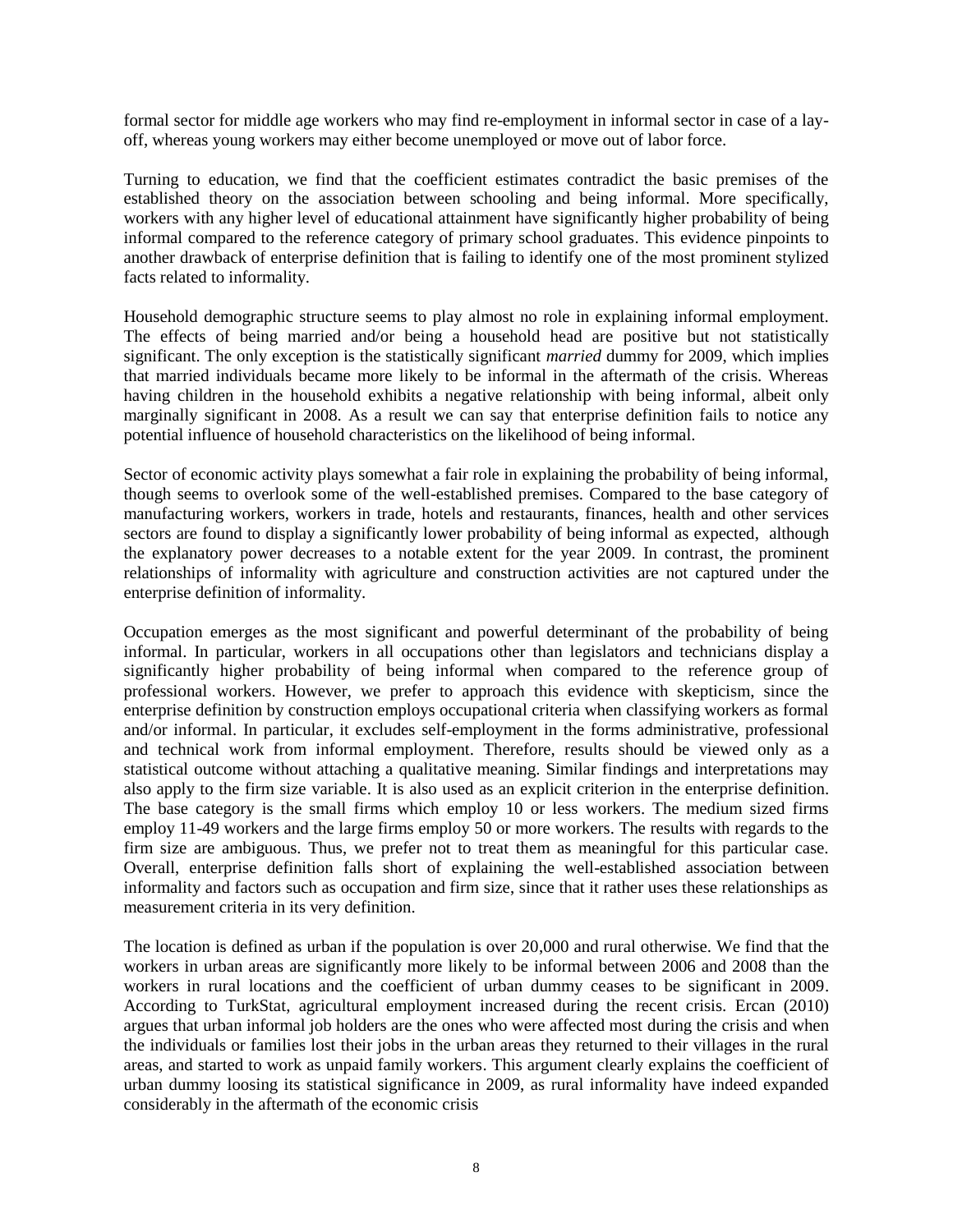We next discuss marginal effects of the probit estimation results for the social security definition reported in Table 7. Gender now emerges as a powerful and robust predictor of the likelihood of being informal. In particular, women are approximately 40-50 percentage points more likely than men to work informally given equal qualifications *ceteris paribus.* This may be due to involuntary or voluntary factors. First, women often face higher entry barriers into formal work opportunities. They might also voluntarily opt out of formal employment which is often subject to stricter working conditions and regulations, given their reproductive role and traditional gender division of labor in the Turkish family structure. Therefore we can argue that social security definition is superior compared to the enterprise definition since it can properly capture the gender dimension of informality.

< Insert Table 10 here>

Regarding age, we first note that workers aged 25-44 exhibit a significantly lower likelihood of being informal than the reference group of workers aged 15-24 This evidence is robust over time, and indeed conforms to the mainstream literature which associates informality with young and inexperienced workers. However, for the workers of aged 45-64 the marginal effect is statistically insignificant implying that the young and the old are equally likely to be informal.

As for the education the results reveal a strong schooling pattern. In particular, compared to the base category of primary school graduates those with higher schooling exhibit a significantly lower probability of being informal, whereas those who are illiterate or have no degree have approximately 50 percentage points higher probability of working informally in all years confirming the expected patterns. Thus, social security definition gives the expected results with regards to education also.

The household characteristics variables now statistically significant. The effect of marriage on probability of being informal is significant implying that married workers are approximately 20 percentage points less likely to be informal compared to those who are single. This might reflect that married individuals are less willing to take risks associated with informal employment, and prefer safer employment in formal sector. Due to similar reasons, being a household head statistically significantly reduces the likelihood of informal employment, around 20 percentage points. The results suggest that individuals in households with children posit a higher likelihood of informality. The increased financial burden of children may make individuals more likely to consent with informal jobs. Thus, the expected evidence on household variables, are well captured under the social security definition.

Informal status defined on the basis of social security registration displays an almost completely different relationship with sectors of economic activity, compared to that of based on the enterprise definition. Agriculture emerges as a strong predictor of being informal under social security definition throughout the period. This is consistent with the mainstream literature where informality has been viewed as mostly an agricultural phenomenon which is also salient in the Turkish labor market. Similarly, construction workers are now 70-80 percentage points more likely to be informal compared to their counterparts in manufacturing for all years. This finding, albeit was unidentified by the enterprise definition. The construction workers are mostly casual day-laborers and account for a major fraction of informal employment.

Regarding the firm size, those workers who are not registered with social security are significantly more likely to be employed in small firms. The workers in the medium sized firms have 70-80 percentage point lower likelihood of being informal and those in the large firms have almost 150 percent lower likelihood of being informal. We now observe a negative and statistically significant relationship between probability of being informal and living in urban areas for 2008 and 2009. As a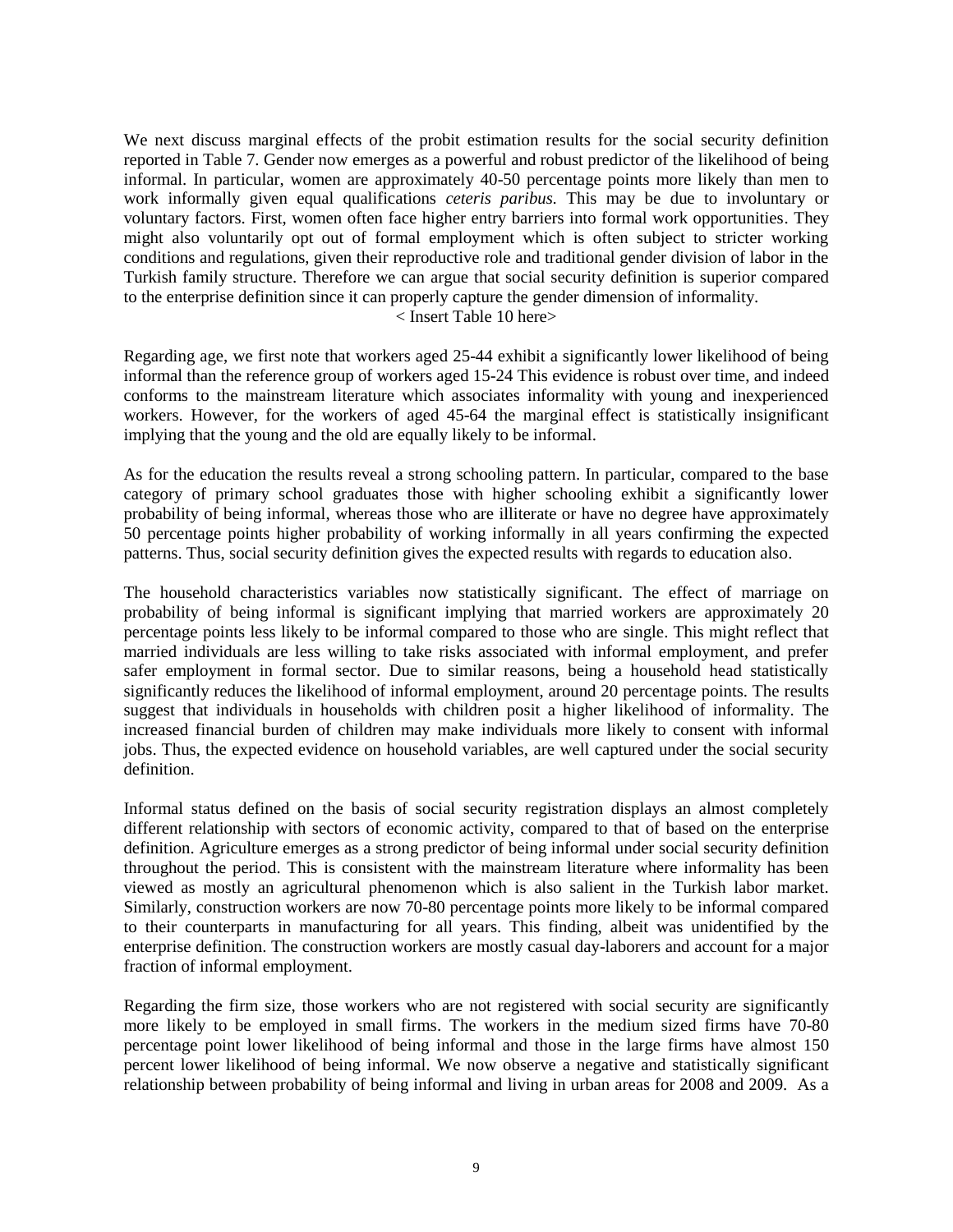result, we can conclude that the social security definition better captures the stylized fact of lower informality in urban areas in Turkey.

#### **5. CONCLUDING REMARKS**

In this paper, we consider how informality can be defined and measured in the Turkish labor market given that there is no single universally accepted definition, but several definitions tailored to different time and space contexts. In this endeavor, we construct two alternative definitions following theoretical and empirical literature. Enterprise definition corresponds to employment in the informal sector, which associates informality with activities of small-scale enterprises and self-employed; Social security definition represents the *legalistic view* which identifies informality with lack of social security. The first part of the paper is descriptive in nature, attempts to determine the degree of congruence between the two alternative definitions and decompose the structure of labor informality in Turkey. Next, a multivariate analysis is conducted to explain the likelihood of informality using various personal and job attributes as explanatory variables.

Overall, informal employment accounts for about 57 percent of the total sample when enterprise definition is used and about 46 percent of the total sample when social security definition is used in 2009. For the non-agricultural sample, both figures fall by around 10 percentage points. Regarding variation over time, the enterprise definition remains about the same over time whereas social security definition declines over time from 2006 to 2009. Females are significantly more informal than males under both definitions, and overlap between the two definitions is higher for females. Moreover, we observe a U-shaped relationship between informality and age which is commonly postulated in the mainstream literature. Further, in conformity with the conventional wisdom, informality declines as educational attainment increases regardless of the definition used. A breakdown of informality by sector of economic activity and occupation also marks several evident patterns.

The probit analysis provides a more profound characterization of informal employment in the Turkish labor market. The results, overall, point towards social security based informality definition being superior over enterprise definition in capturing the association between key individual and job characteristics and informality. Specifically, gender, age, education, household demographics, sector of economic activity and firm size variables all confirm the well-established stylized facts when we use social security definition. Whereas, enterprise definition falls short of properly detecting renowned basic premises even in some cases not detecting them at all.

To conclude, this study provides a comprehensive and detailed diagnosis of the Turkish labor market. We find that social security registration criterion is a better measure of informality than the enterprise definition in the Turkish labor market given its ability to capture key relationships between several individual and employment characteristics and the likelihood of informality. Moreover, social security definition appears as the most responsive measure with regards to time and impacts of crisis. Along these lines, we recommend researchers and policy-makers prefer the social security to define labor informality for more accurate analyses of the Turkish labor market.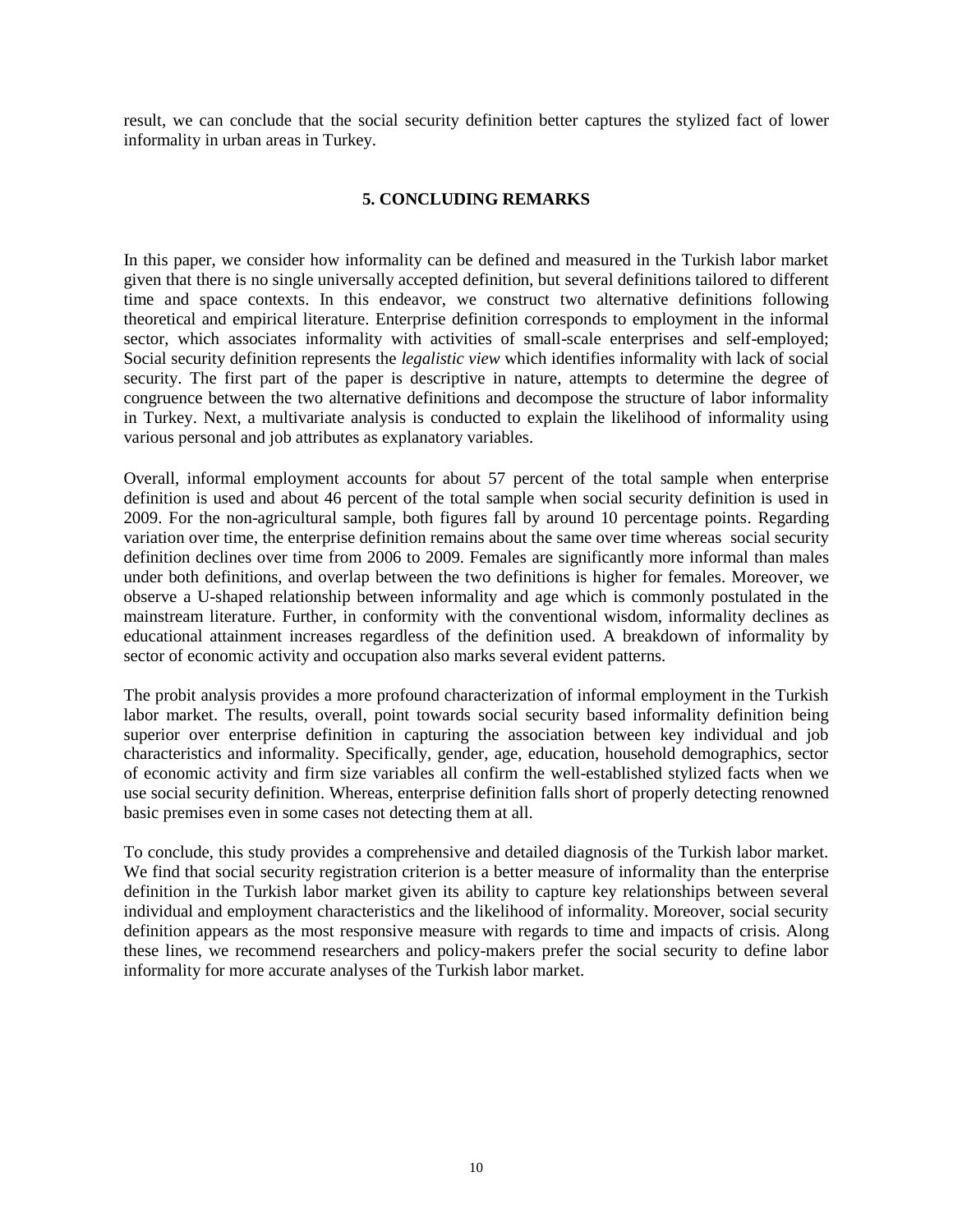#### **REFERENCES**

Aydın, E., M. Hisarciklilar, and İ. İlkkaracan (2010). "Formal versus Informal Labor Market Segmentation in Turkey in the course of Market Liberalization", *Topics in Middle Eastern and North African Economies*, 12, 1-43.

Ben Salem, M., I. Bensidoun and S. Pelek (2011). "Informal Employment in Turkey: an overview", *Région et Développement*, 34, 58-84.

Bosch, M. and W. Maloney (2005). ["Labor Market Dynamics in Developing Countries: Comparative](http://ideas.repec.org/p/wbk/wbrwps/3583.html)  [Analysis Using Continuous Time Markov Processes"](http://ideas.repec.org/p/wbk/wbrwps/3583.html), Policy Research Working Paper Series 3583, The World Bank.

Bromley, R. (1978). "The urban informal sector: why is it worth discussing?", *World Development,* 6 (9-10), 1033-1039.

Bulutay, T. (2000). *The Unrecorded Economy as Related to the Labour Market*, Ankara: State Institute of Statistics.

Bulutay, T. and E. Taştı (2004). "Informal Sector in the Turkish Labour Market", Working Papers 2004/22, Turkish Economic Association.

Chen, M. A. (2007). "Rethinking the Informal Economy: Linkages with the Formal Economy and the Formal Regulatory Environment", DESA Working Papers 46, Department of Economic and Social Affairs, United Nations.

De Soto, H. (1990). The Other Path: The Invisible Revolution in the Third World, New York: Harper Trade.

Ercan, H. (2010). "The Impact of the Global Financial Crisis on Employment In Turkey", In *Crisis and Turkey: Impact Analysis of Crisis Response Measures*, Ankara: International Labour Organization Office For Turkey.

Ercan, H. (2011). "Occupational Outlook in Turkey", Ankara: International Labour Organization Office For Turkey.

Harris, J.R. and M.P. Todaro (1970). "Migration, Unemployment and Development: A Two-Sector Analysis", *The American Economic Review*, 60 (1), 126-142.

Hart, K. (1973). "Informal Income Opportunities and Urban Employment in Ghana", *The Journal of Modern African Studies*, 11 (1), 61-89.

Henley, A., G.R. Arabsheibani and F.G. Carneiro (2009). "On defining and measuring the informal sector: Evidence from Brazil", *World Development*, 37 (5), 992-1003.

Hussmanns, R. (2004). *Defining and measuring informal employment*, Geneva: International Labour Office.

Hussmanns, R. (2005). "Measuring the informal economy: From employment in the informal sector to informal employment", Working paper 53, International Labour Organization.

Jütting, J., J. Parlevliet, and T. Xenogiani (2008). "Informal employment re-loaded". OECD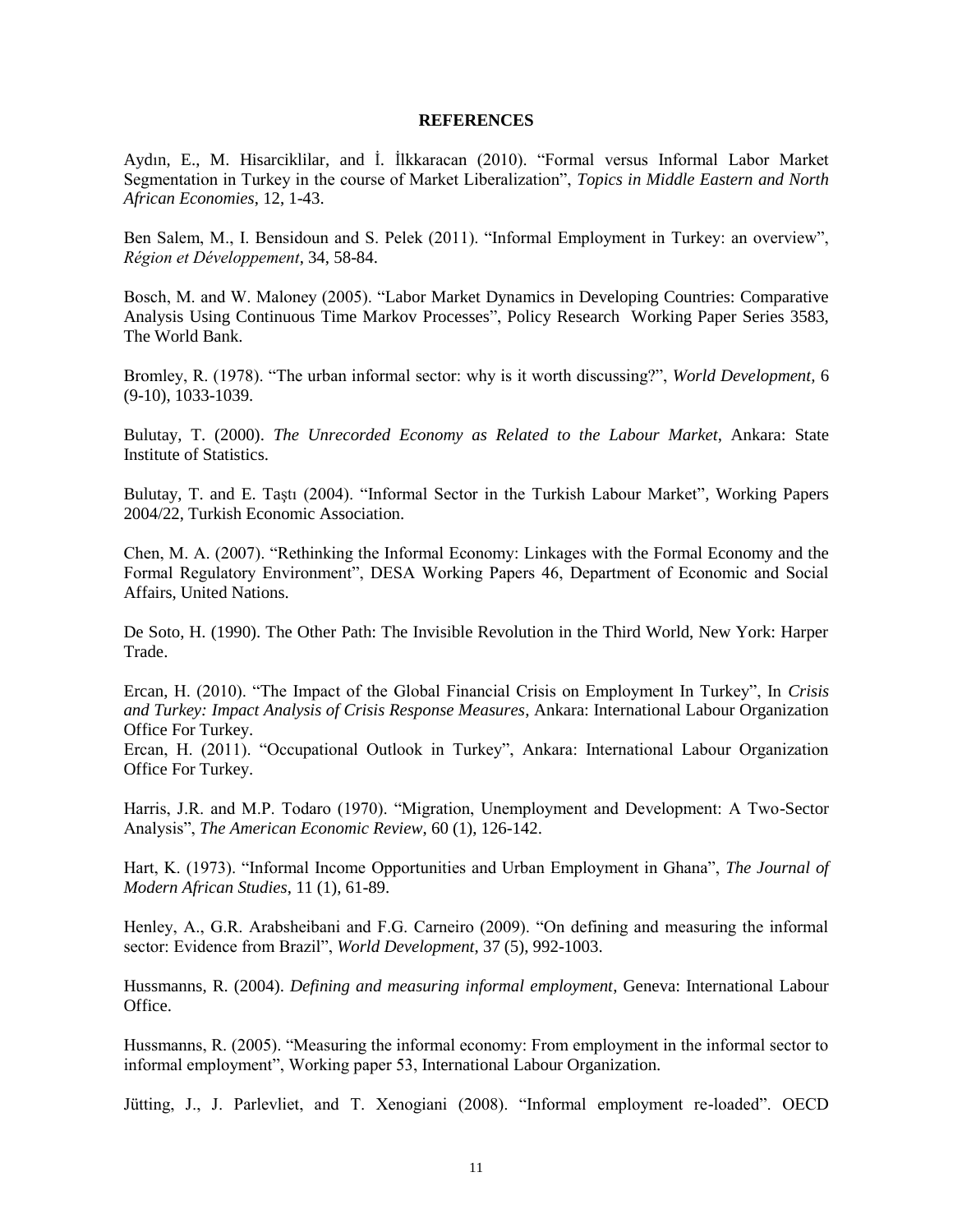Development Centre Working Papers 266, Organisation for Economic Co-operation and Development (OECD).

Kan, E. O. (2011), "Essays on Informal Sector in the Turkish Labor Market", Unpublished PhD Thesis, Middle East Technical University, Ankara

Kanbur, R. (2009). "Conceptualizing Informality: Regulation and Enforcement", IZA Discussion Papers 4186, Institute for the Study of Labor (IZA).

Kenar, N. (2009). "Informality: Regulations, Institutions and Enforcement", Background paper for the World Bank Country Economic Memorandum (CEM)- Informality: Causes, Consequences, Policies.

Kuznets, S. (1955). "Economic Growth and Income Inequality", *American Economic Review*, 45, 1- 28.

Levent, H., E. Taştı and D. Sezer (2004). "Isgucü Piyasasının Katmanlı Yapısı", *Türkiye'de İşgücü Piyasasının Kurumsal Yapısı ve İşsizlik, 27-63, Istanbul: TÜSİAD.* 

Lewis, W.A. (1954). "Economic Development with Unlimited Supplies of Labor", *Manchester School of Economic and Social Studies*, 22, 139-191.

Loayza, N., L. Serven and N. Sugawara (2009). ["Informality in Latin America and the Caribbean"](http://ideas.repec.org/p/wbk/wbrwps/4888.html), [Policy Research Working Paper Series](http://ideas.repec.org/s/wbk/wbrwps.html) 4888, The World Bank.

Maloney, W. (1999). "Does Informality Imply Segmentation in Urban Labor Markets? Evidence from Sectoral Transitions in Mexico", *World Bank Economic Review*, 13 (2), 275-302.

Maloney, W. (2004). "Informality Revisited", *World Development*, 32(7), 1159-1178.

OECD (2008). "Declaring Work or Staying Underground: Informal Employment in Seven OECD Countries", *OECD Employment Outlook,* 79-137, Paris: Organisation for Economic Co-operation and Development.

OECD (2009). "IOPS Country Profiles: Turkey, Country Pension Design", *OECD Global Pension Statistics*, Paris: Organisation for Economic Co-operation and Development.

OECD (2010). *OECD Economics Surveys: Turkey 2010*, Paris: Organisation for Economic Cooperation and Development.

Özdemir, A. M., D. Erel and G. Yücesan-Özdemir (2004). "Rethinking Informal Labour Market in Turkey: A Possible Politics for Unions", *South East Europe Review*, 7 (2), 33-42.

Packard, T. (2007). "Do Workers in Chile Choose Informal Employment? A Dynamic Analysis of Sector Choice", Policy Research Working Paper Series 4232, The World Bank.

Perry, G., W. Maloney, O. Arias, P. Fajnzylber, A. Mason and J. Saavedra (2007). *Informality: Exit and Exclusion, World Bank Latin America and Caribbean Studies*, Washington, D.C.: The World Bank.

Saavedra, J. and A. Chong (1999). "Structural reform, institutions, and earnings: evidence from the formal and informal sectors in urban Peru", *The Journal of Development Studies*, 35 (4), 95-116.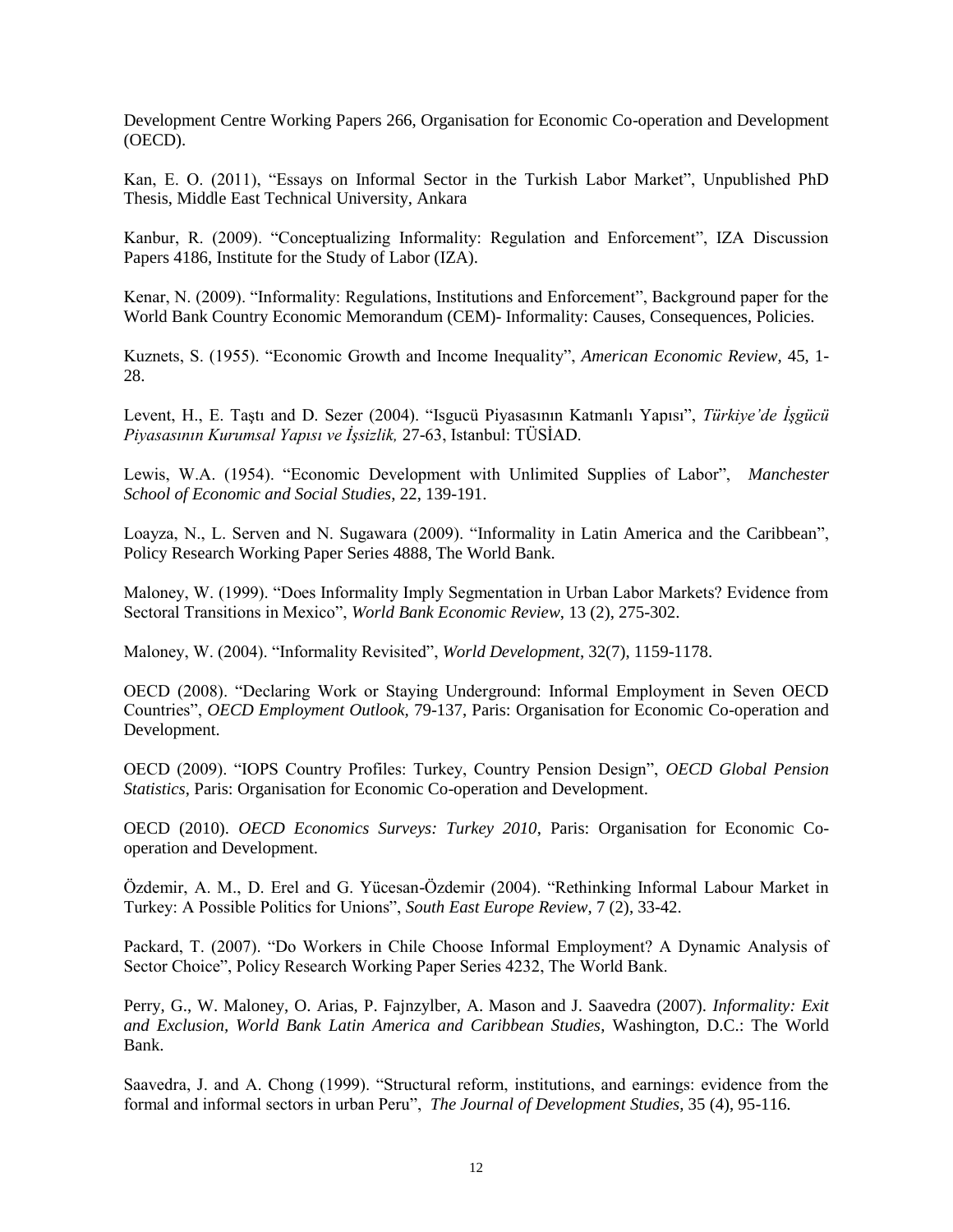State Planning Organization (SPO) (2009). *Action Plan of The Strategy For Fight Against Informal Economy*, Ankara: State Planning Institute.

Tansel, A. (1997). "Informal Sector Earnings Determination in Turkey", ERF Regional Trade, Finance and Labor Markets in Transition Conference Proceedings, September 7-9, 153-161, Economic Research Forum.

Tansel, A. (1999). "Formal versus Informal Sector Choice of Wage Earners and Their Wages in Turkey", ERF Working Papers 9927, Economic Research Forum.

Tansel, A. (2001). "Wage Earners, Self Employed and Gender in the Informal Sector in Turkey", ERF Working Papers 0102, Economic Research Forum.

Togan, S. (2001). "İsgücü Piyasasında Kayıtlı ve Kayıtdışı Sektörler", in T. Bulutay (Ed.), *İsgücü Pi asası Açısın an Ka ıt ı ı E onomi*, Ankara: Turkish Statistical Institute.

Toksöz, G. and S. Özşuca (2003). *Sosyal Koruma Yoksunlugu: Enformel Sektor ve Kucuk Isletmeler*, Ankara: Ankara Universitesi SBF Yayinlari.

Tunalı, İ. (2000), "Basic Conceptual Problems in Analyses of the Informal Sector," in T. Bulutay (Ed.), *Informal Sector I*, Ankara: Turkish Statistical Instutite.

Tunalı, İ. and H. Ercan (1998). "Labor Market Segmentation in Turkey", in T. Bulutay (Ed.), Main *Characteristics and Trends of the Turkish Labour Market*, 85-127, Ankara: Turkish Statistical Instutite.

Turkish Statistical Institute (2011). Income and Living Conditions Survey Micro Data Set (2006- 2009).

Turkish Statistical Institute (2012). Press Release on the Household Labor Force Survey for January 2012.

World Bank (2010). *Turkey Country Economic Memorandum (CEM) on Informality: Causes, Consequences, Policies*, Washington D.C.: The World Bank.

Yamada, G. (1996). "Urban Informal Employment and Self-employment in Developing Countries: Theory and Evidence", *Economic Development and Cultural Change*, 44 (2), 289-314.

 u, D. (2012). ["Defining and measuring informal employment in South Africa: A review of recent](http://ideas.repec.org/p/sza/wpaper/wpapers108.html)  [approaches"](http://ideas.repec.org/p/sza/wpaper/wpapers108.html), *Development Southern Africa*, 29 (1), 157-17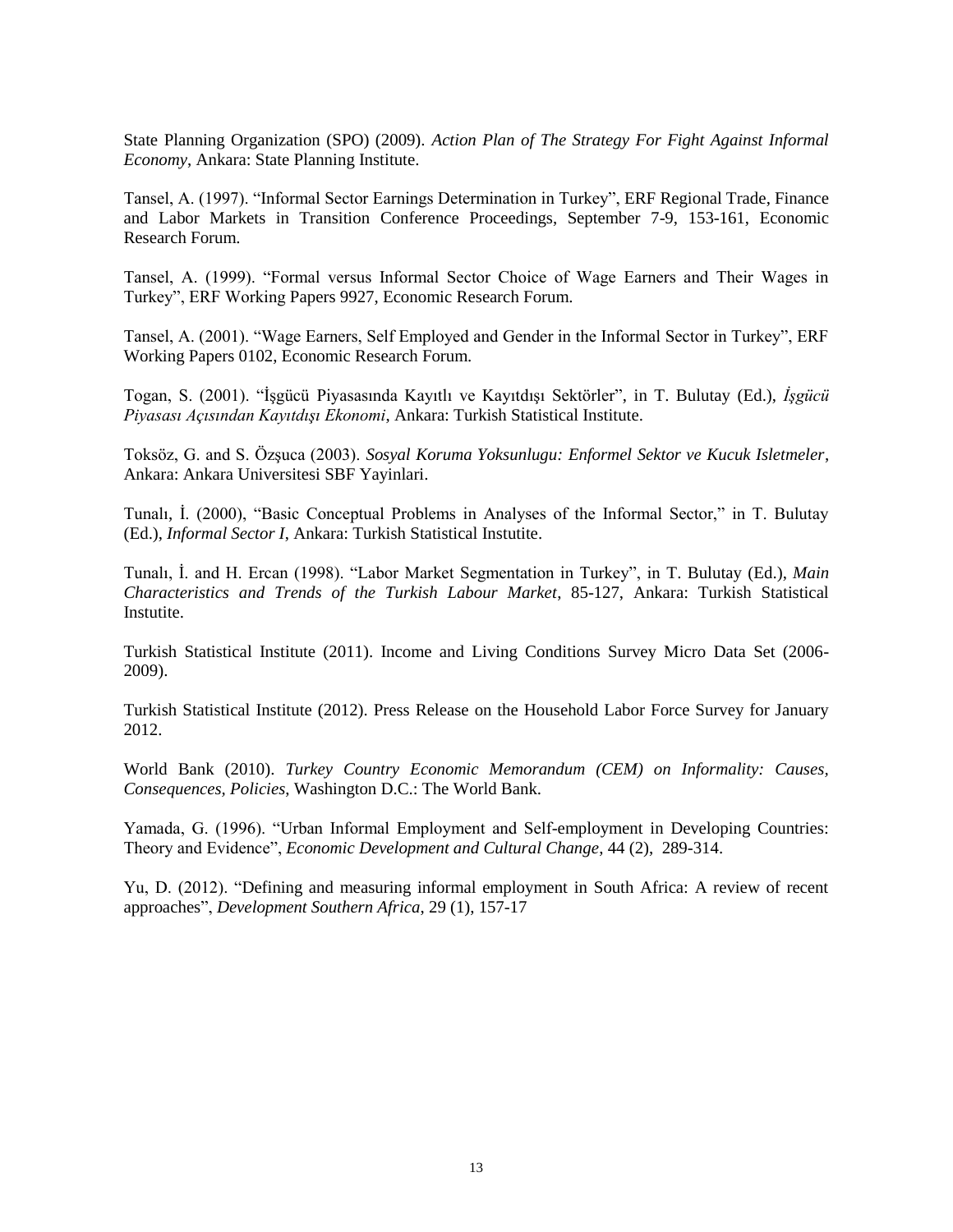## **Table 1: Informality Rates by Gender TOTAL SAMPLE All Sample Non-agricultural Sample 2006 2007 2008 2009 2006 2007 2008 2009 Enterprise D.** 0.58 0.57 0.57 0.57 0.45 0.44 0.43 0.44 **Social Sec. D.** 0.52 0.48 0.45 0.46 0.39 0.35 0.31 0.32

#### **MALE SAMPLE**

|                             |      |      | <b>All Sample</b> |      | <b>Non-agricultural Sample</b> |      |      |      |
|-----------------------------|------|------|-------------------|------|--------------------------------|------|------|------|
|                             | 2006 | 2007 | 2008              | 2009 | 2006                           | 2007 | 2008 | 2009 |
| <b>Enterprise D.</b> $0.54$ |      | 0.53 | 0.53              | 0.54 | 0.46                           | 0.45 | 0.45 | 0.44 |
| Social Sec. D.              | 0.45 | 0.42 | 0.37              | 0.40 | 0.38                           | 0.35 | 0.30 | 0.32 |

#### **FEMALE SAMPLE**

|                           |      |      | All Sample |      | <b>Non-agricultural Sample</b> |      |      |      |
|---------------------------|------|------|------------|------|--------------------------------|------|------|------|
|                           | 2006 | 2007 | 2008       | 2009 | 2006                           | 2007 | 2008 | 2009 |
| <b>Enterprise D.</b> 0.68 |      | 0.66 | 0.65       | 0.66 | 0.42                           | 0.39 | 0.39 | 0.40 |
| Social Sec. D.            | 0.69 | 0.65 | 0.63       | 0.62 | 0.43                           | 0.36 | 0.33 | 0.32 |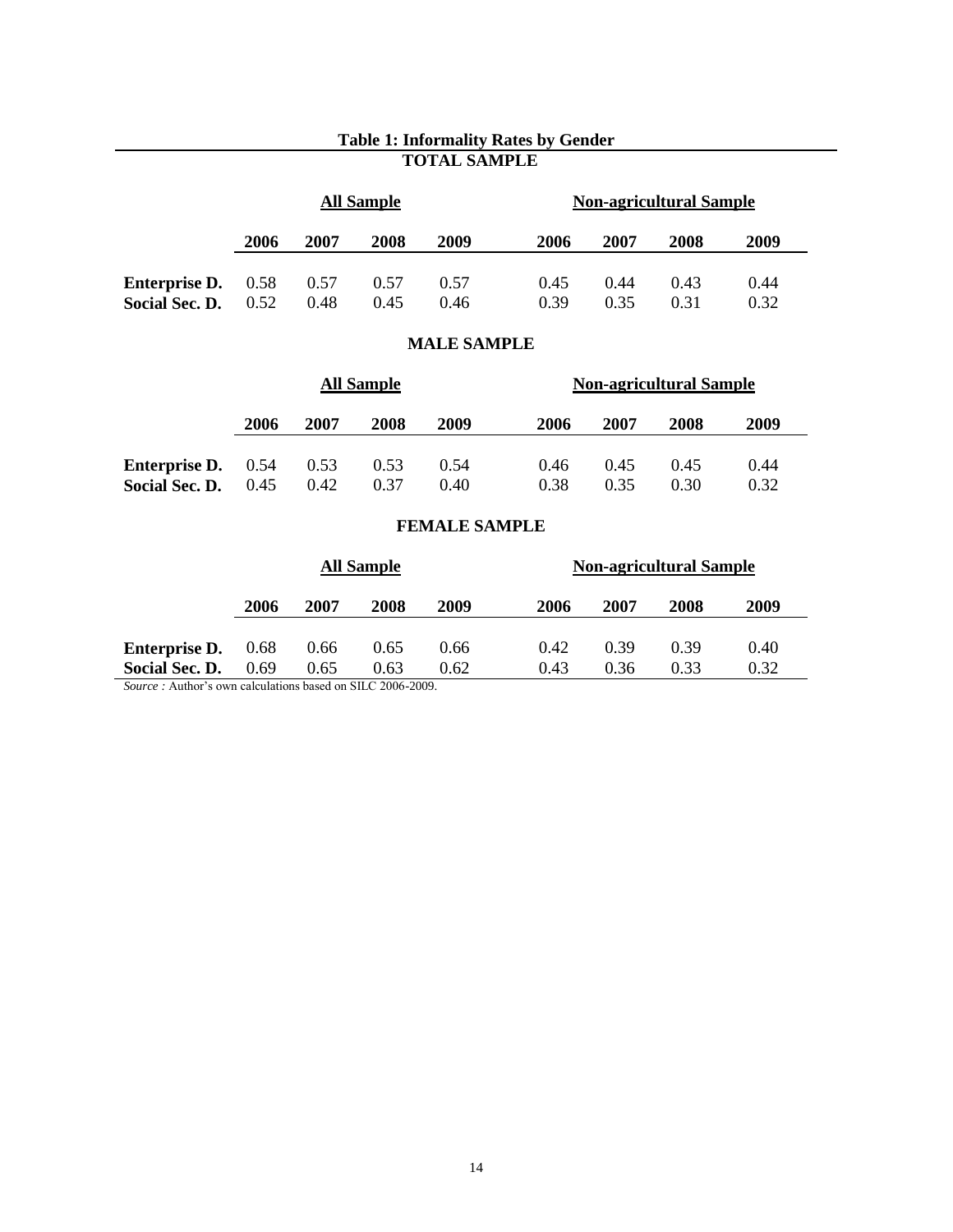|                       |      |      | <b>ALL SAMPLE</b> |      | NON-AGRICULTURAL SAMPLE |      |      |      |  |  |
|-----------------------|------|------|-------------------|------|-------------------------|------|------|------|--|--|
|                       | 2006 | 2007 | 2008              | 2009 | 2006                    | 2007 | 2008 | 2009 |  |  |
| Age 15-24             |      |      |                   |      |                         |      |      |      |  |  |
| <b>Enterprise D.</b>  | 0.60 | 0.59 | 0.59              | 0.61 | 0.50                    | 0.48 | 0.48 | 0.49 |  |  |
| Social Sec. D.        | 0.67 | 0.61 | 0.55              | 0.60 | 0.57                    | 0.50 | 0.42 | 0.46 |  |  |
| Age 25-34             |      |      |                   |      |                         |      |      |      |  |  |
| <b>Enterprise D.</b>  | 0.51 | 0.50 | 0.49              | 0.50 | 0.42                    | 0.41 | 0.40 | 0.41 |  |  |
| <b>Social Sec. D.</b> | 0.41 | 0.36 | 0.33              | 0.34 | 0.31                    | 0.26 | 0.22 | 0.23 |  |  |
| Age 35-44             |      |      |                   |      |                         |      |      |      |  |  |
| <b>Enterprise D.</b>  | 0.56 | 0.54 | 0.54              | 0.53 | 0.44                    | 0.42 | 0.42 | 0.42 |  |  |
| <b>Social Sec. D.</b> | 0.43 | 0.40 | 0.37              | 0.37 | 0.31                    | 0.28 | 0.25 | 0.25 |  |  |
| Age 45-54             |      |      |                   |      |                         |      |      |      |  |  |
| <b>Enterprise D.</b>  | 0.65 | 0.65 | 0.64              | 0.63 | 0.47                    | 0.47 | 0.46 | 0.44 |  |  |
| Social Sec. D.        | 0.59 | 0.57 | 0.55              | 0.57 | 0.45                    | 0.42 | 0.39 | 0.41 |  |  |
| Age 55-64             |      |      |                   |      |                         |      |      |      |  |  |
| <b>Enterprise D.</b>  | 0.82 | 0.80 | 0.81              | 0.82 | 0.59                    | 0.56 | 0.60 | 0.56 |  |  |
| <b>Social Sec. D.</b> | 0.85 | 0.82 | 0.80              | 0.81 | 0.73                    | 0.71 | 0.67 | 0.65 |  |  |

**Table 2: Informality Rates by Age**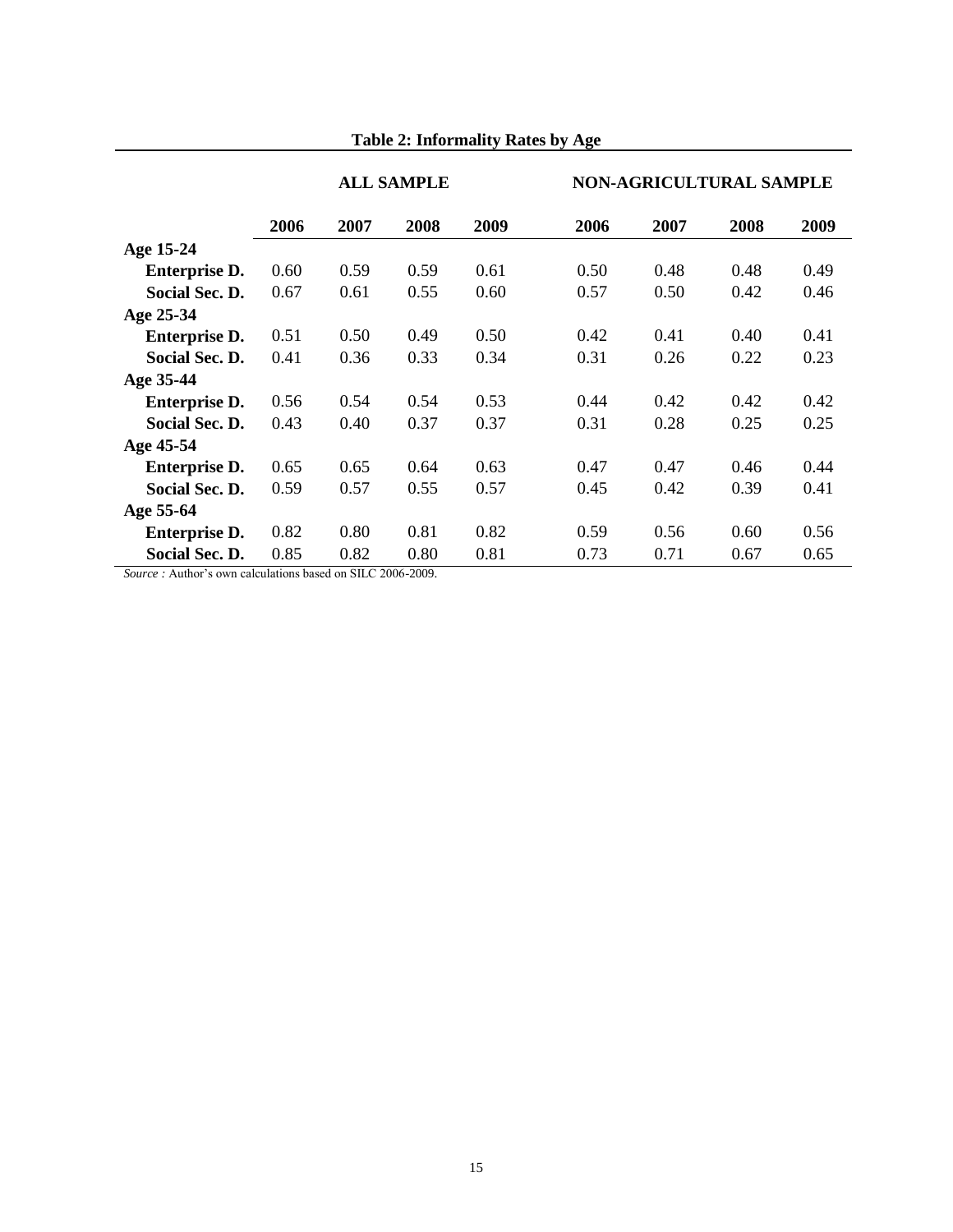|                       |      |      | <b>ALL SAMPLE</b> |      | <b>NON-AGRICULTURAL SAMPLE</b> |      |      |      |  |
|-----------------------|------|------|-------------------|------|--------------------------------|------|------|------|--|
|                       | 2006 | 2007 | 2008              | 2009 | 2006                           | 2007 | 2008 | 2009 |  |
| <b>Illiterate</b>     |      |      |                   |      |                                |      |      |      |  |
| <b>Enterprise D.</b>  | 0.91 | 0.89 | 0.91              | 0.91 | 0.65                           | 0.62 | 0.69 | 0.65 |  |
| <b>Social Sec. D.</b> | 0.95 | 0.92 | 0.94              | 0.95 | 0.83                           | 0.73 | 0.81 | 0.83 |  |
| <b>No Grade</b>       |      |      |                   |      |                                |      |      |      |  |
| <b>Enterprise D.</b>  | 0.76 | 0.77 | 0.76              | 0.76 | 0.53                           | 0.57 | 0.54 | 0.53 |  |
| <b>Social Sec. D.</b> | 0.85 | 0.86 | 0.84              | 0.85 | 0.72                           | 0.77 | 0.72 | 0.72 |  |
| <b>Primary</b>        |      |      |                   |      |                                |      |      |      |  |
| <b>Enterprise D.</b>  | 0.70 | 0.68 | 0.68              | 0.70 | 0.55                           | 0.53 | 0.54 | 0.55 |  |
| <b>Social Sec. D.</b> | 0.58 | 0.59 | 0.54              | 0.58 | 0.44                           | 0.45 | 0.40 | 0.44 |  |
| <b>Secondary</b>      |      |      |                   |      |                                |      |      |      |  |
| <b>Enterprise D.</b>  | 0.62 | 0.58 | 0.58              | 0.62 | 0.53                           | 0.49 | 0.49 | 0.53 |  |
| <b>Social Sec. D.</b> | 0.53 | 0.52 | 0.48              | 0.53 | 0.43                           | 0.44 | 0.39 | 0.43 |  |
| <b>High</b>           |      |      |                   |      |                                |      |      |      |  |
| <b>Enterprise D.</b>  | 0.44 | 0.45 | 0.46              | 0.44 | 0.40                           | 0.41 | 0.41 | 0.40 |  |
| <b>Social Sec. D.</b> | 0.28 | 0.31 | 0.27              | 0.28 | 0.23                           | 0.27 | 0.22 | 0.23 |  |
| <b>Vocational</b>     |      |      |                   |      |                                |      |      |      |  |
| <b>Enterprise D.</b>  | 0.39 | 0.41 | 0.38              | 0.39 | 0.35                           | 0.37 | 0.34 | 0.35 |  |
| <b>Social Sec. D.</b> | 0.23 | 0.24 | 0.20              | 0.23 | 0.18                           | 0.21 | 0.17 | 0.18 |  |
| <b>University</b>     |      |      |                   |      |                                |      |      |      |  |
| <b>Enterprise D.</b>  | 0.22 | 0.24 | 0.21              | 0.22 | 0.21                           | 0.23 | 0.20 | 0.21 |  |
| <b>Social Sec. D.</b> | 0.09 | 0.11 | 0.08              | 0.09 | 0.07                           | 0.10 | 0.07 | 0.07 |  |

### **Table 3: Informality Rates by Education**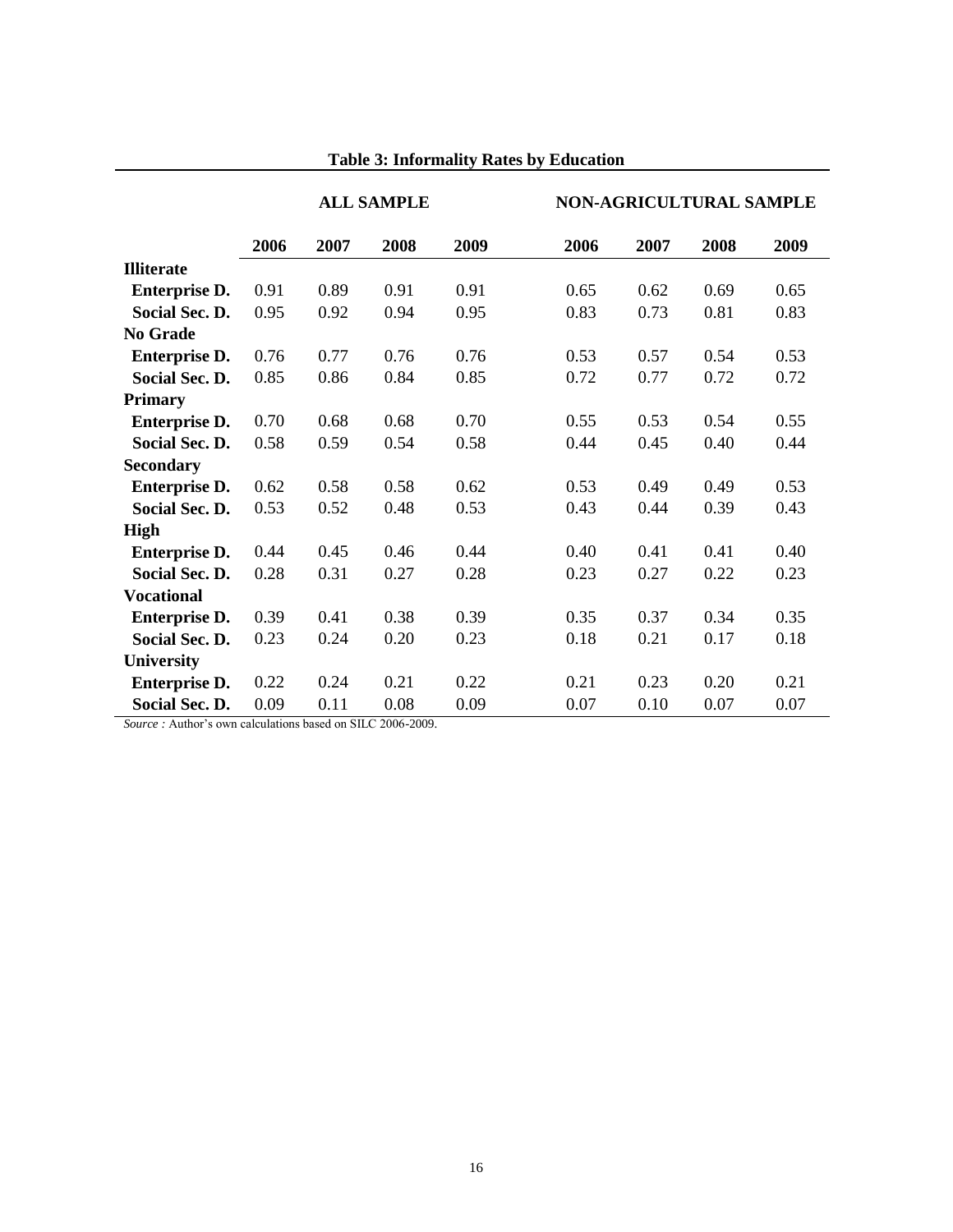|                             |      |      | <b>ALL SAMPLE</b> |      | <b>NON-AGRICULTURAL SAMPLE</b> |      |      |      |  |
|-----------------------------|------|------|-------------------|------|--------------------------------|------|------|------|--|
|                             | 2006 | 2007 | 2008              | 2009 | 2006                           | 2007 | 2008 | 2009 |  |
| Regular employee            |      |      |                   |      |                                |      |      |      |  |
| <b>Enterprise D.</b>        | 0.32 | 0.32 | 0.30              | 0.31 | 0.31                           | 0.31 | 0.30 | 0.31 |  |
| <b>Social Sec. D.</b>       | 0.26 | 0.22 | 0.17              | 0.18 | 0.26                           | 0.21 | 0.17 | 0.18 |  |
| <b>Casual employee</b>      |      |      |                   |      |                                |      |      |      |  |
| <b>Enterprise D.</b>        | 0.80 | 0.75 | 0.75              | 0.78 | 0.82                           | 0.76 | 0.77 | 0.80 |  |
| <b>Social Sec. D.</b>       | 0.94 | 0.92 | 0.85              | 0.91 | 0.93                           | 0.90 | 0.83 | 0.89 |  |
| <b>Employer</b>             |      |      |                   |      |                                |      |      |      |  |
| <b>Enterprise D.</b>        | 0.88 | 0.87 | 0.88              | 0.87 | 0.88                           | 0.87 | 0.88 | 0.87 |  |
| Social Sec. D.              | 0.38 | 0.30 | 0.25              | 0.27 | 0.35                           | 0.26 | 0.22 | 0.23 |  |
| <b>Own-account worker</b>   |      |      |                   |      |                                |      |      |      |  |
| <b>Enterprise D.</b>        | 0.79 | 0.77 | 0.78              | 0.78 | 0.56                           | 0.54 | 0.56 | 0.57 |  |
| Social Sec. D.              | 0.72 | 0.68 | 0.64              | 0.68 | 0.62                           | 0.57 | 0.53 | 0.58 |  |
| <b>Unpaid family worker</b> |      |      |                   |      |                                |      |      |      |  |
| <b>Enterprise D.</b>        | 0.99 | 0.99 | 0.99              | 0.99 | 0.91                           | 0.94 | 0.95 | 0.95 |  |
| <b>Social Sec. D.</b>       | 0.94 | 0.93 | 0.93              | 0.95 | 0.81                           | 0.79 | 0.77 | 0.82 |  |

### **Table 4: Informality Rates by Employment Status**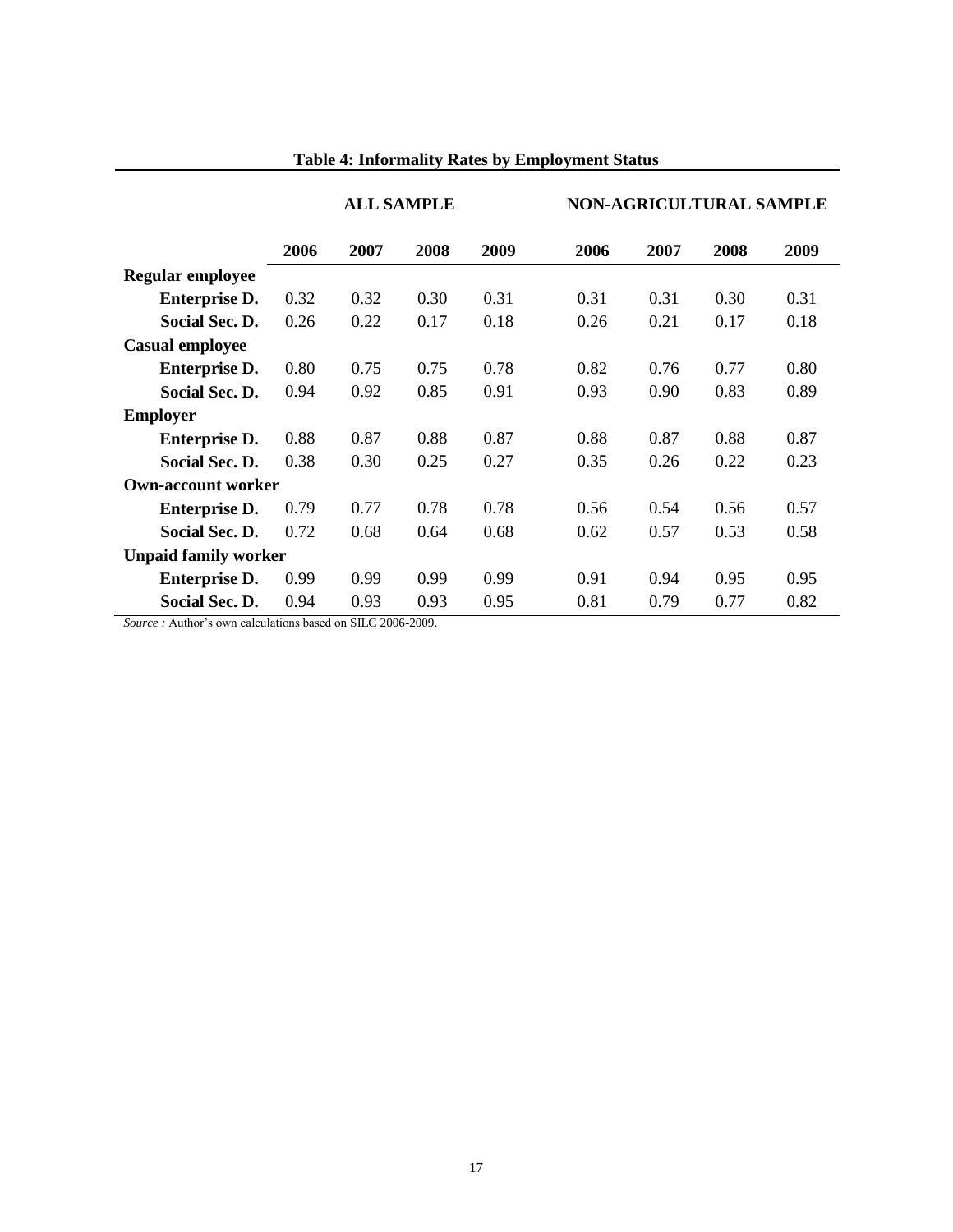### **ALL SAMPLE ALL SAMPLE**

|                               | 2006 | 2007 | 2008 | 2009 |                              | 2006 | 2007 | 2008 | 2009 |
|-------------------------------|------|------|------|------|------------------------------|------|------|------|------|
| <b>Agriculture</b>            |      |      |      |      | <b>Transportation</b>        |      |      |      |      |
| <b>Enterprise D.</b>          | 0.97 | 0.97 | 0.96 | 0.97 | <b>Enterprise D.</b>         | 0.59 | 0.56 | 0.55 | 0.56 |
| <b>Social Sec. D.</b>         | 0.90 | 0.89 | 0.87 | 0.89 | <b>Social Sec. D.</b>        | 0.49 | 0.43 | 0.38 | 0.43 |
| <b>Mining</b>                 |      |      |      |      | <b>Finances</b>              |      |      |      |      |
| <b>Enterprise D.</b>          | 0.16 | 0.20 | 0.19 | 0.21 | <b>Enterprise D.</b>         | 0.22 | 0.21 | 0.22 | 0.20 |
| <b>Social Sec. D.</b>         | 0.14 | 0.23 | 0.18 | 0.24 | Social Sec. D.               | 0.09 | 0.06 | 0.09 | 0.09 |
| <b>Manufacturing</b>          |      |      |      |      | <b>Business services</b>     |      |      |      |      |
| <b>Enterprise D.</b>          | 0.33 | 0.32 | 0.33 | 0.33 | <b>Enterprise D.</b>         | 0.37 | 0.37 | 0.37 | 0.35 |
| <b>Social Sec. D.</b>         | 0.35 | 0.29 | 0.25 | 0.26 | <b>Social Sec. D.</b>        | 0.28 | 0.25 | 0.19 | 0.20 |
| <b>Utilities</b>              |      |      |      |      | <b>Public Administration</b> |      |      |      |      |
| <b>Enterprise D.</b>          | 0.03 | 0.04 | 0.07 | 0.06 | <b>Enterprise D.</b>         | 0.08 | 0.11 | 0.10 | 0.11 |
| <b>Social Sec. D.</b>         | 0.01 | 0.01 | 0.02 | 0.04 | <b>Social Sec. D.</b>        | 0.05 | 0.08 | 0.08 | 0.08 |
| <b>Construction</b>           |      |      |      |      | <b>Education</b>             |      |      |      |      |
| <b>Enterprise D.</b>          | 0.66 | 0.65 | 0.65 | 0.64 | Enterprise D.                | 0.07 | 0.09 | 0.07 | 0.10 |
| <b>Social Sec. D.</b>         | 0.72 | 0.67 | 0.58 | 0.56 | <b>Social Sec. D.</b>        | 0.07 | 0.08 | 0.06 | 0.07 |
| <b>Trade</b>                  |      |      |      |      | <b>Health</b>                |      |      |      |      |
| <b>Enterprise D.</b>          | 0.64 | 0.63 | 0.61 | 0.61 | Enterprise D.                | 0.15 | 0.15 | 0.12 | 0.12 |
| <b>Social Sec. D.</b>         | 0.47 | 0.43 | 0.35 | 0.37 | <b>Social Sec. D.</b>        | 0.10 | 0.09 | 0.05 | 0.07 |
| <b>Hotels&amp;Restaurants</b> |      |      |      |      | <b>Others</b>                |      |      |      |      |
| <b>Enterprise D.</b>          | 0.59 | 0.54 | 0.55 | 0.55 | <b>Enterprise D.</b>         | 0.78 | 0.74 | 0.74 | 0.78 |
| <b>Social Sec. D.</b>         | 0.48 | 0.45 | 0.44 | 0.45 | <b>Social Sec. D.</b>        | 0.64 | 0.55 | 0.56 | 0.62 |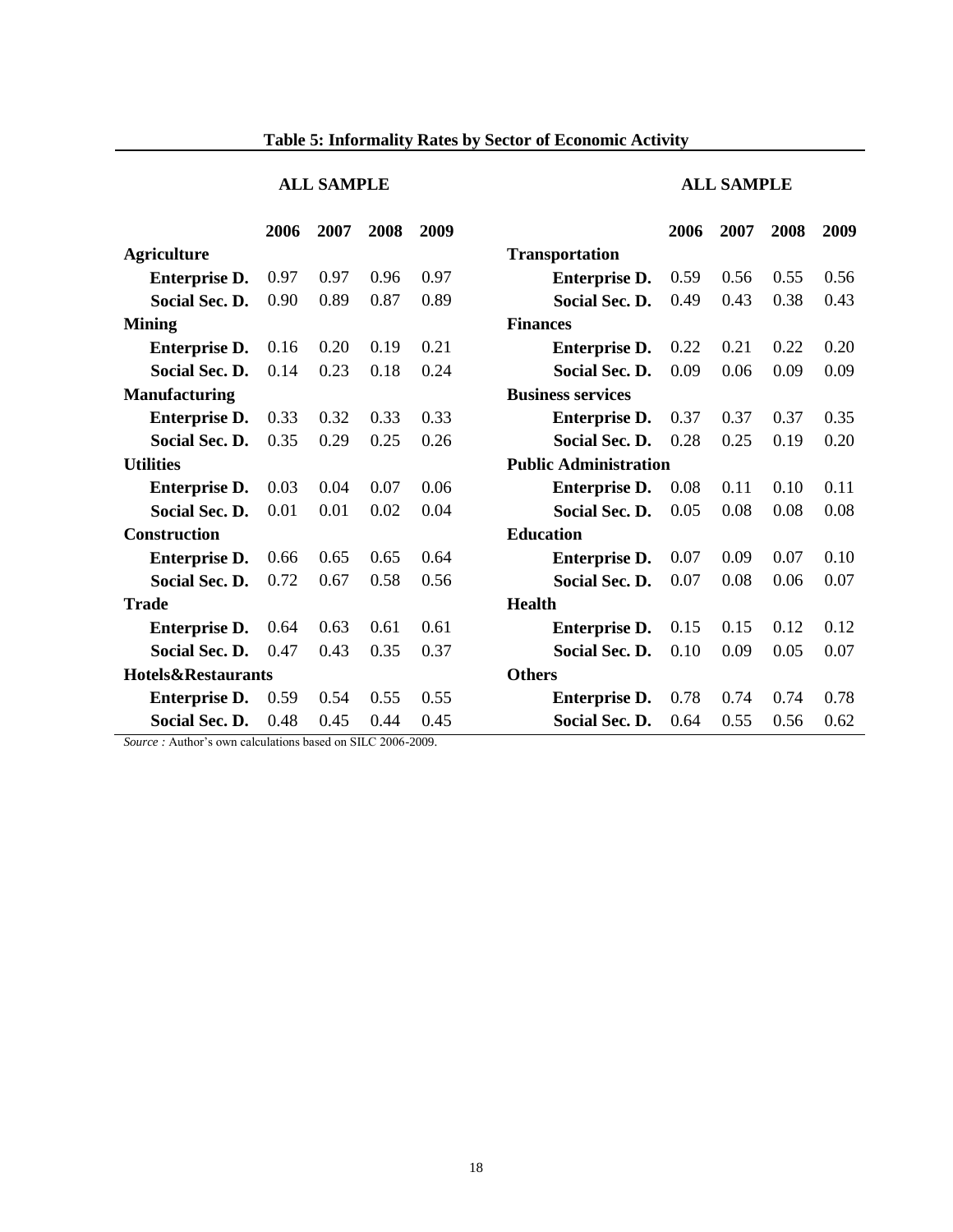|               |                             |             |             |             |             | <b>Table 6: Probit Estimation Results Using Enterprise Definition</b> |             |                         |             |         |
|---------------|-----------------------------|-------------|-------------|-------------|-------------|-----------------------------------------------------------------------|-------------|-------------------------|-------------|---------|
|               |                             |             |             | ALL SAMPLE  |             |                                                                       |             | NON-AGRICULTURAL SAMPLE |             |         |
| Gender        |                             | 2006        | 2007        | 2008        | 2009        | 2006                                                                  | 2007        | 2008                    | 2009        |         |
|               | female                      | 0.207       | 0.189       | 0.169       | $0.224*$    | 0.168                                                                 | 0.189       | $-0.169$                | $-0.224*$   |         |
| Age           |                             |             |             |             |             |                                                                       |             |                         |             |         |
|               | age25to44                   | $-0.334*$   | $-0.139$    | $-0.315*$   | $0.251*$    | $-0.381*$                                                             | $-0.139$    | $0.315*$                | $-0.251*$   |         |
|               | age45to64                   | $-0.520*$   | $-0.365$    | $-0.523*$   | 0.27        | $-0.542*$                                                             | $-0.365$    | $0.523*$                | $-0.27$     |         |
| Schooling     |                             |             |             |             |             |                                                                       |             |                         |             |         |
|               | illiterate                  | $-0.342$    | $-0.742$    | $-0.131$    | $-0.366*$   | $-0.871$                                                              | $-0.742$    | 0.131                   | $0.366*$    |         |
|               | noschool                    | $-0.5$      | $-0.252$    | $-0.565*$   | $-0.177$    | $-0.523$                                                              | $-0.252$    | $0.565*$                | 0.177       |         |
|               | secondary                   | $0.505***$  | $0.328**$   | 0.0722      | 0.14        | $0.540***$                                                            | $0.328**$   | $-0.0722$               | $-0.14$     |         |
|               | high                        | $0.457***$  | $0.414***$  | $0.282*$    | $0.290**$   | $0.492***$                                                            | $0.414***$  | $-0.282*$               | $-0.290**$  |         |
|               | vocational                  | $0.671***$  | $0.727***$  | $0.380**$   | $0.256*$    | $0.689***$                                                            | $0.727***$  | $-0.380**$              | $-0.256*$   |         |
|               | university                  | $0.771***$  | $0.919***$  | $0.427**$   | $0.450***$  | $0.792***$                                                            | $0.919***$  | $-0.427**$              | $-0.450***$ |         |
|               | Household type              |             |             |             |             |                                                                       |             |                         |             |         |
|               | married                     | 0.0905      | 5.967       | 0.135       | 1.905***    | 0.0845                                                                | 5.967       | $-0.135$                | $-1.905***$ |         |
|               | hhead                       | 0.093       | 0.107       | 0.117       | 0.125       | 0.162                                                                 | 0.107       | $-0.117$                | $-0.125$    |         |
|               | child                       | $-0.0131$   | 0.00327     | $-0.201*$   | 0.0456      | $-0.0123$                                                             | 0.00327     | $0.201*$                | $-0.0456$   |         |
| Experience    |                             |             |             |             |             |                                                                       |             |                         |             |         |
|               | exper                       | 0.0192      | 0.000137    | $-0.0225$   | $-0.0842$   | 0.0125                                                                | 0.000137    | 0.0225                  | 0.0842      |         |
|               | expersq                     | $-0.000316$ | $-0.0035$   | 0.000457    | $-0.0187$   | $-0.000177$                                                           | $-0.0035$   | $-0.000457$             | 0.0187      |         |
| <b>Sector</b> |                             |             |             |             |             |                                                                       |             |                         |             |         |
|               | Agriculture                 | 0.57        | 0.000137    | 0.369       | 0.000395    |                                                                       | 0.000137    | $-0.369$                | $-0.000395$ |         |
|               | <b>Mining</b>               | $-3.464$    | 0.466       | $-0.253$    | $0.737**$   | $-3.5$                                                                | 0.466       | 0.253                   | $-0.737**$  |         |
|               | Energy                      | $-0.653$    | 0.49        | 0.336       | $-0.793$    | $-0.239$                                                              | 0.49        | $-0.336$                | 0.793       |         |
|               | Construction                | $-0.513$    | 0.475       | 0.0546      | $0.661*$    | $-0.507$                                                              | 0.475       | $-0.0546$               | $-0.661*$   |         |
|               | Trade                       | $-1.406***$ | 0.0109      | $-0.980***$ | $-0.0769$   | $-1.393***$                                                           | 0.0109      | $0.980***$              | 0.0769      |         |
|               | Hotels                      | $-0.704**$  | $-1.080***$ | $-0.469**$  | $-0.348**$  | $-0.660**$                                                            | $-1.080***$ | $0.469**$               | $0.348**$   |         |
|               | Transportation              | 0.161       | $-0.217$    | $-0.18$     | $-0.129$    | 0.174                                                                 | $-0.217$    | 0.18                    | 0.129       |         |
|               | <b>Finances</b>             | $-1.690***$ | $-0.473*$   | $-1.242***$ | $-0.229$    | $-1.702***$                                                           | $-0.473*$   | 1.242***                | 0.229       |         |
|               | PublicAdministrat           | 0.341       | $-1.282***$ | $1.142***$  | $-0.477**$  | $0.600**$                                                             | $-1.282***$ | $-1.142***$             | $0.477**$   |         |
|               | Education                   | 0.111       | $1.023***$  | $-0.375$    | 0.488*      | 0.0961                                                                | $1.023***$  | 0.375                   | $-0.488*$   |         |
|               | Health                      | $-1.166***$ | $-0.0368$   | $-1.087***$ | $-0.041$    | $-1.139**$                                                            | $-0.0368$   | $1.087***$              | 0.041       |         |
|               | Other Services              | $-0.881***$ | $-1.013**$  | $-0.774***$ | $-0.578*$   | $-0.848***$                                                           | $-1.013**$  | $0.774***$              | 0.578*      |         |
| Occupation    |                             |             |             |             |             |                                                                       |             |                         |             |         |
|               | Legislators                 | $-0.647***$ | $-0.654**$  | $-0.858***$ | 0.179       | $-0.668***$                                                           | $-0.654**$  | $0.858***$              | $-0.179$    |         |
|               | Technicians                 | $0.346*$    | $-0.538***$ | $-0.0291$   | $-0.579***$ | 0.345                                                                 | $-0.538***$ | 0.0291                  | $0.579***$  |         |
|               | <b>Clerks</b>               | $11.60***$  | $0.396*$    | $11.78***$  | 0.171       | 12.62***                                                              | $0.396*$    | $-11.78***$             | $-0.171$    |         |
|               | <b>ServiceWorkers</b>       | 6.932       | 11.81***    | 6.936***    | $1.726***$  | 7.581                                                                 | 11.81***    | $-6.936***$             | $-1.726***$ |         |
|               | SkilledAgricultura 13.72*** |             | 7.183***    | 14.26       | $1.736***$  | 6.574                                                                 | 7.183***    | $-14.26$                | $-1.736***$ |         |
|               | Craftsmen                   | $11.54***$  | 14.69       | 12.25***    | $3.625***$  | 12.54 ***                                                             | 14.69       | $-12.25***$             | $-3.625***$ |         |
|               | <b>PlantOperators</b>       | $11.43***$  | $12.17***$  | 11.90***    | 1.967***    | 12.43                                                                 | 12.17***    | $-11.90***$             | $-1.967***$ |         |
|               | ElementaryOpera 11.56***    |             | 12.44***    | 11.75***    | 1.825 ***   | 12.84 ***                                                             | 12.44***    | $-11.75***$             | $-1.825***$ |         |
| Firm size     |                             |             |             |             |             |                                                                       |             |                         |             |         |
|               | medium                      | $-15.66***$ | $12.42***$  | $-16.20***$ | $1.423***$  | $-16.64***$                                                           | 12.42***    | $16.20***$              | $-1.423***$ |         |
|               | large                       | $-16.66$    | $-16.17***$ |             | $-4.900***$ |                                                                       | $-16.17***$ |                         | 4.900***    |         |
| Region        |                             |             |             |             |             |                                                                       |             |                         |             |         |
|               | ur ban                      | $0.353***$  | $0.327***$  | $0.376***$  | 0.0983      | $0.423***$                                                            | $0.327***$  | $-0.376***$             | $-0.0983$   |         |
|               |                             | 13016       | 11008       | 11338       | 11752       | 6128                                                                  | 11008       | 11338                   | 11752       | Source: |

**Table 6: Probit Estimation Results Using Enterprise Definition**

Author's own calculations based on SILC 2006-2009.

*Notes*: <sup>1</sup> For variable definitions, see Appendix Table A.1. <sup>2</sup> The results are marginal effects for the Probit Model. <sup>3</sup> Dependent variable base category: Formal based on definition A. <sup>4</sup>Independent variable base category: Male, age 15-24, primary school graduate, single, not household head, does not have children, manufacturing sector, professional occupation, small size firms, rural. *Legend:* \* for p<.05, \*\* for p<.01, and \*\*\* for p<.001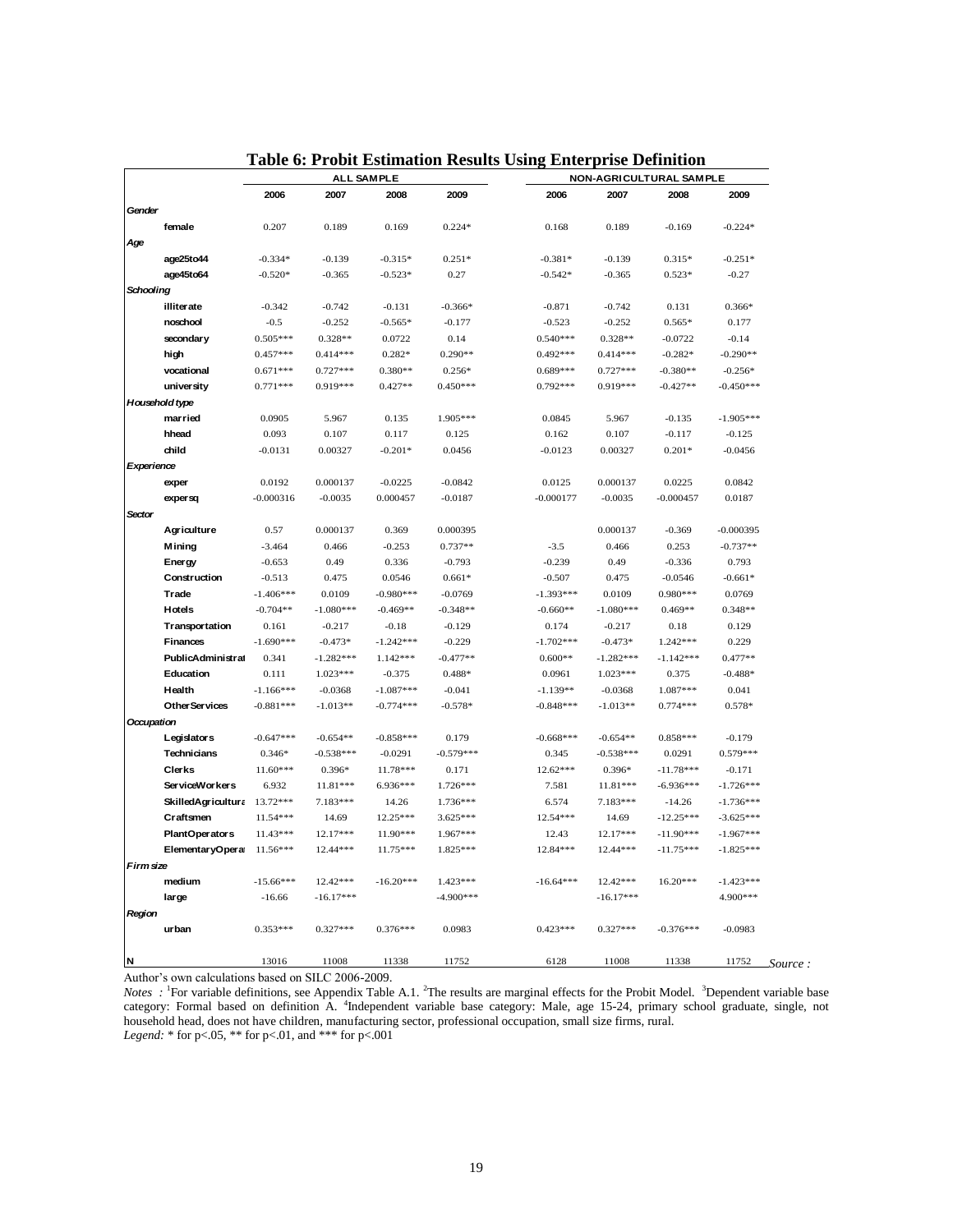|                         |                      |              |             |                    |               | <b>Table 7: Probit Estimation Results Using Social Security Definition</b><br>NON-AGRICULTURAL SAMPLE |             |               |               |         |
|-------------------------|----------------------|--------------|-------------|--------------------|---------------|-------------------------------------------------------------------------------------------------------|-------------|---------------|---------------|---------|
|                         |                      | 2006         | 2007        | ALL SAMPLE<br>2008 | 2009          | 2006                                                                                                  | 2007        | 2008          | 2009          |         |
| Gender                  |                      |              |             |                    |               |                                                                                                       |             |               |               |         |
|                         | female               | $0.452***$   | $0.395***$  | $0.529***$         | $0.433***$    | $0.187***$                                                                                            | $0.395***$  | $0.529***$    | $0.433***$    |         |
| Age                     |                      |              |             |                    |               |                                                                                                       |             |               |               |         |
|                         | age25to44            | $-0.408***$  | $-0.389***$ | $-0.299***$        | $-0.332***$   | $-0.361***$                                                                                           | $-0.389***$ | $-0.299***$   | $-0.332***$   |         |
|                         | age45to64            | $-0.0365$    | $-0.0737$   | 0.0716             | 0.0941        | 0.0873                                                                                                | $-0.0737$   | 0.0716        | 0.0941        |         |
| Schooling               |                      |              |             |                    |               |                                                                                                       |             |               |               |         |
|                         | illiterate           | $0.620***$   | $0.475***$  | $0.640***$         | $0.551***$    | $0.525***$                                                                                            | $0.475***$  | $0.640***$    | $0.551***$    |         |
|                         | noschool             | $0.496***$   | $0.422***$  | $0.476***$         | $0.575***$    | $0.482***$                                                                                            | $0.422***$  | $0.476***$    | $0.575***$    |         |
|                         | secondary            | $-0.135**$   | $-0.0865*$  | $-0.0573$          | $-0.0736$     | $-0.162**$                                                                                            | $-0.0865*$  | $-0.0573$     | $-0.0736$     |         |
|                         | high                 | $-0.384***$  | $-0.342***$ | $-0.342***$        | $-0.376***$   | $-0.402***$                                                                                           | $-0.342***$ | $-0.342***$   | $-0.376***$   |         |
|                         | vocational           | $-0.520***$  | $-0.466***$ | $-0.442***$        | $-0.445***$   | $-0.565***$                                                                                           | $-0.466***$ | $-0.442***$   | $-0.445***$   |         |
|                         | university           | $-0.444***$  | $-0.467***$ | $-0.534***$        | $-0.639***$   | $-0.455***$                                                                                           | $-0.467***$ | $-0.534***$   | $-0.639***$   |         |
|                         | Household type       |              |             |                    |               |                                                                                                       |             |               |               |         |
|                         | married              | $-0.212***$  | $-0.194***$ | $-0.271***$        | $-0.248***$   | $-0.224***$                                                                                           | $-0.194***$ | $-0.271***$   | $-0.248***$   |         |
|                         | hhead                | $-0.194***$  | $-0.195***$ | $-0.160***$        | $-0.194***$   | $-0.0999$                                                                                             | $-0.195***$ | $-0.160***$   | $-0.194***$   |         |
|                         | child                | $0.0842*$    | $0.164***$  | $0.188***$         | $0.107**$     | 0.0325                                                                                                | $0.164***$  | $0.188***$    | $0.107**$     |         |
| Experience              |                      |              |             |                    |               |                                                                                                       |             |               |               |         |
|                         | exper                | $-0.0204***$ | $-0.00741$  | $-0.0154**$        | $-0.0166**$   | $-0.0413***$                                                                                          | $-0.00741$  | $-0.0154**$   | $-0.0166**$   |         |
|                         | expersq              | 0.000488***  | 0.000277*   | $0.000472***$      | $0.000491***$ | $0.00107***$                                                                                          | 0.000277*   | $0.000472***$ | $0.000491***$ |         |
| Sector                  |                      |              |             |                    |               |                                                                                                       |             |               |               |         |
|                         | Agriculture          | 1.194***     | $1.341***$  | $0.976***$         | 1.254***      |                                                                                                       | $1.341***$  | $0.976***$    | $1.254***$    |         |
|                         | Mining               | $-0.236$     | 0.22        | 0.177              | $0.467**$     | $-0.261$                                                                                              | 0.22        | 0.177         | $0.467**$     |         |
|                         | Energy               | $-0.794*$    | $-0.734$    | $-0.775$           | $-0.366$      | $-0.889**$                                                                                            | $-0.734$    | $-0.775$      | $-0.366$      |         |
|                         | Construction         | $0.753***$   | $0.832***$  | $0.727***$         | $0.665***$    | $0.706***$                                                                                            | $0.832***$  | $0.727***$    | $0.665***$    |         |
|                         | Trade                | $-0.0168$    | $0.119*$    | 0.0619             | 0.077         | $-0.0513$                                                                                             | $0.119*$    | 0.0619        | 0.077         |         |
|                         | Hotels               | 0.0839       | $0.310***$  | $0.341***$         | $0.418***$    | 0.0495                                                                                                | $0.310***$  | $0.341***$    | $0.418***$    |         |
|                         | Transportation       | $0.338***$   | $0.462***$  | $0.500***$         | $0.494***$    | $0.270***$                                                                                            | $0.462***$  | $0.500***$    | $0.494***$    |         |
|                         | <b>Finances</b>      | $-0.0903$    | 0.0387      | $-0.0517$          | 0.0394        | $-0.121$                                                                                              | 0.0387      | $-0.0517$     | 0.0394        |         |
|                         | PublicAdmin.         | $-0.478***$  | $-0.0123$   | 0.0913             | 0.0583        | $-0.554***$                                                                                           | $-0.0123$   | 0.0913        | 0.0583        |         |
|                         | Education            | $-0.366**$   | $-0.107$    | $-0.189$           | $-0.247*$     | $-0.326*$                                                                                             | $-0.107$    | $-0.189$      | $-0.247*$     |         |
|                         | Health               | $-0.571***$  | $-0.193$    | $-0.537***$        | $-0.402**$    | $-0.485***$                                                                                           | $-0.193$    | $-0.537***$   | $-0.402**$    |         |
|                         | Other Services       | $0.286***$   | $0.331***$  | $0.448***$         | $0.602***$    | $0.258**$                                                                                             | $0.331***$  | $0.448***$    | $0.602***$    |         |
| Occupation              |                      |              |             |                    |               |                                                                                                       |             |               |               |         |
|                         | Legislators          | $0.308**$    | $0.462***$  | $0.474***$         | $0.510***$    | $0.252*$                                                                                              | $0.462***$  | $0.474***$    | $0.510***$    |         |
|                         | Technicians          | 0.218        | $0.275*$    | $0.399***$         | $0.349**$     | $0.238*$                                                                                              | $0.275*$    | 0.399***      | $0.349**$     |         |
|                         | <b>Clerks</b>        | 0.0435       | 0.0734      | $-0.0183$          | 0.151         | 0.149                                                                                                 | 0.0734      | $-0.0183$     | 0.151         |         |
|                         | <b>ServiceWork</b>   | $0.601***$   | $0.757***$  | $0.651***$         | $0.718***$    | $0.627***$                                                                                            | $0.757***$  | $0.651***$    | $0.718***$    |         |
|                         | SkilledAgricul.      | 0.0353       | 0.159       | $0.481***$         | $0.293*$      | 0.389                                                                                                 | 0.159       | $0.481***$    | $0.293*$      |         |
|                         | Craftsmen            | $0.687***$   | $0.847***$  | $0.768***$         | $0.876***$    | $0.673***$                                                                                            | $0.847***$  | $0.768***$    | $0.876***$    |         |
|                         | <b>PlantOperator</b> | $0.553***$   | $0.597***$  | $0.523***$         | $0.676***$    | $0.556***$                                                                                            | $0.597***$  | $0.523***$    | $0.676***$    |         |
|                         | <b>ElementaryOp</b>  | $0.678***$   | $0.832***$  | $0.893***$         | $0.874***$    | $0.661***$                                                                                            | $0.832***$  | $0.893***$    | $0.874***$    |         |
| <b>Firm size</b>        |                      |              |             |                    |               |                                                                                                       |             |               |               |         |
|                         | medium               | $-0.799***$  | $-0.705***$ | $-0.751***$        | $-0.770***$   | $-0.802***$                                                                                           | $-0.705***$ | $-0.751***$   | $-0.770***$   |         |
|                         | large                | $-1.548***$  | $-1.457***$ | $-1.405***$        | $-1.555***$   | $-1.528***$                                                                                           | $-1.457***$ | $-1.405***$   | $-1.555***$   |         |
| Region                  |                      |              |             |                    |               |                                                                                                       |             |               |               |         |
|                         | ur ban               | $-0.0465$    | $-0.0641$   | $-0.110***$        | $-0.157***$   | 0.0142                                                                                                | $-0.0641$   | $-0.110***$   | $-0.157***$   |         |
|                         |                      |              |             |                    |               |                                                                                                       |             |               |               |         |
| $\overline{\mathbf{M}}$ |                      | 13016        | 13457       | 13950              | 14368         | 8412                                                                                                  | 13457       | 13950         | 14368         | Source: |

**Table 7: Probit Estimation Results Using Social Security Definition**

Author's own calculations based on SILC 2006-2009.

*Notes* : <sup>1</sup> For variable definitions, see Appendix Table A.1. <sup>2</sup> The results are marginal effects for the Probit Model. <sup>3</sup> Dependent variable base category: Formal based on Social Sec. D.. <sup>4</sup>Independent variable base category: Male, age 15-24, primary school graduate, single, not household head, does not have children, manufacturing sector, professional occupation, small size firms, rural. . *Legend:* \* for p<.05, \*\* for p<.01, and \*\*\* for p<.001